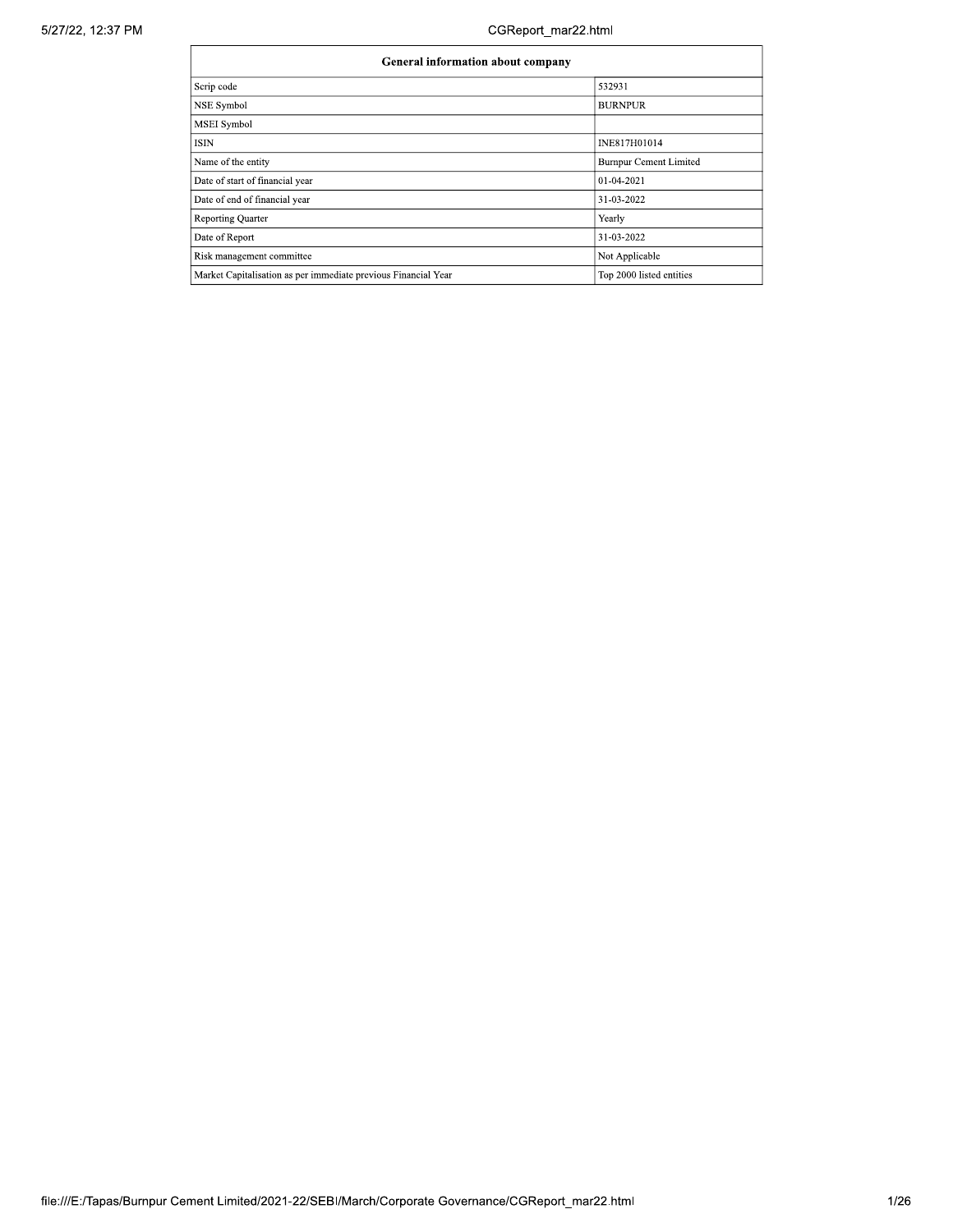## Annexure I

## Annexure I to be submitted by listed entity on quarterly basis

## **I. Composition of Board of Directors**

|           |                              |                              |            |            |                                                       |                                        |                   |                                | Disclosure of notes on composition of board of directors explanatory                                 |                                             |                                          |                                                     |                      |                                            |                                                                                                                                                |                                                                                                                                                                   |                                                                                                                                                                          |                                                                                                                                                                                                         |                                               |                         |
|-----------|------------------------------|------------------------------|------------|------------|-------------------------------------------------------|----------------------------------------|-------------------|--------------------------------|------------------------------------------------------------------------------------------------------|---------------------------------------------|------------------------------------------|-----------------------------------------------------|----------------------|--------------------------------------------|------------------------------------------------------------------------------------------------------------------------------------------------|-------------------------------------------------------------------------------------------------------------------------------------------------------------------|--------------------------------------------------------------------------------------------------------------------------------------------------------------------------|---------------------------------------------------------------------------------------------------------------------------------------------------------------------------------------------------------|-----------------------------------------------|-------------------------|
|           |                              |                              |            |            |                                                       |                                        |                   |                                |                                                                                                      |                                             |                                          | Whether the listed entity has a Regular Chairperson |                      | Yes                                        |                                                                                                                                                |                                                                                                                                                                   |                                                                                                                                                                          |                                                                                                                                                                                                         |                                               |                         |
|           |                              |                              |            |            |                                                       |                                        |                   |                                |                                                                                                      |                                             |                                          | Whether Chairperson is related to MD or CEO No      |                      |                                            |                                                                                                                                                |                                                                                                                                                                   |                                                                                                                                                                          |                                                                                                                                                                                                         |                                               |                         |
| $\rm{sr}$ | Title<br>(Mr<br>Ms)          | Name of<br>the<br>Director   | PAN        | <b>DIN</b> | Category 1<br>of directors                            | Category 2 Category<br>of<br>directors | 3 of<br>directors | Date<br><sup>of</sup><br>Birth | Whether<br>special<br>resolution<br>passed?<br>[Refer Reg.<br>$17(1A)$ of<br>Listing<br>Regulations] | Date of<br>passing<br>special<br>resolution | <b>Initial Date</b><br>of<br>appointment | Date of Re-<br>appointment                          | Date of<br>cessation | Tenure<br>of<br>director<br>(in<br>months) | No of<br>Directorship<br>in listed<br>entities<br>including<br>this listed<br>entity (Refer<br>Regulation<br>17A of<br>Listing<br>Regulations) | No of<br>Independent<br>Directorship<br>in listed<br>entities<br>including<br>this listed<br>entity (Refer<br>Regulation<br>$17A(1)$ of<br>Listing<br>Regulations | Number of<br>memberships<br>in Audit/<br>Stakeholder<br>Committee(s)<br>including this<br>listed entity<br>(Refer<br>Regulation<br>$26(1)$ of<br>Listing<br>Regulations) | No of post of<br>Chairperson in<br>Audit/<br>Stakeholder<br>Committee<br>held in listed<br>entities<br>including this<br>listed entity<br>(Refer<br>Regulation<br>$26(1)$ of<br>Listing<br>Regulations) | Notes for Notes fo<br>not<br>providing<br>PAN | not<br>providing<br>DIN |
|           | Mr                           | Indraject<br>Kumar<br>Tiwary | AKYPT8417A | 06526392   | Executive<br>Director                                 | Not<br>Applicable                      |                   | $15 -$<br>$01-$<br>1991        | $_{\rm NA}$                                                                                          |                                             | 02-10-2019                               |                                                     |                      | 60                                         |                                                                                                                                                | $\overline{0}$                                                                                                                                                    |                                                                                                                                                                          | $\Omega$                                                                                                                                                                                                |                                               |                         |
|           | $2$ Mr                       | Pawan<br>Pareek              | AQTPP6105G | 07125401   | Executive<br>Director                                 | Not<br>Applicable                      |                   | $28 -$<br>08-<br>1970          | NA                                                                                                   |                                             | 01-10-2019                               | 30-09-2020                                          |                      |                                            |                                                                                                                                                | $\theta$                                                                                                                                                          | $\mathbf{0}$                                                                                                                                                             | $\theta$                                                                                                                                                                                                |                                               |                         |
|           | $\sqrt{3}$ Mr                | Ritesh<br>Aggarwal           | ADIPA3815G | 07671600   | Non-<br>Executive -<br>Non<br>Independent<br>Director | Not<br>Applicable                      |                   | $29-$<br>08-<br>1979           | <b>NA</b>                                                                                            |                                             | 01-10-2019                               | 30-09-2020                                          |                      |                                            |                                                                                                                                                | $\Omega$                                                                                                                                                          |                                                                                                                                                                          | $\Omega$                                                                                                                                                                                                |                                               |                         |
|           | $\ensuremath{\mathsf{I}}$ Mr | Ram<br>Narain                | ABSPN6609F | 03596331   | Non-<br>Executive -<br>Non<br>Independent<br>Director | Not<br>Applicable                      |                   | $07 -$<br>$02 -$<br>1957       | <b>NA</b>                                                                                            |                                             | 01-10-2019                               | 30-09-2020                                          |                      |                                            |                                                                                                                                                | $\Omega$                                                                                                                                                          |                                                                                                                                                                          |                                                                                                                                                                                                         |                                               |                         |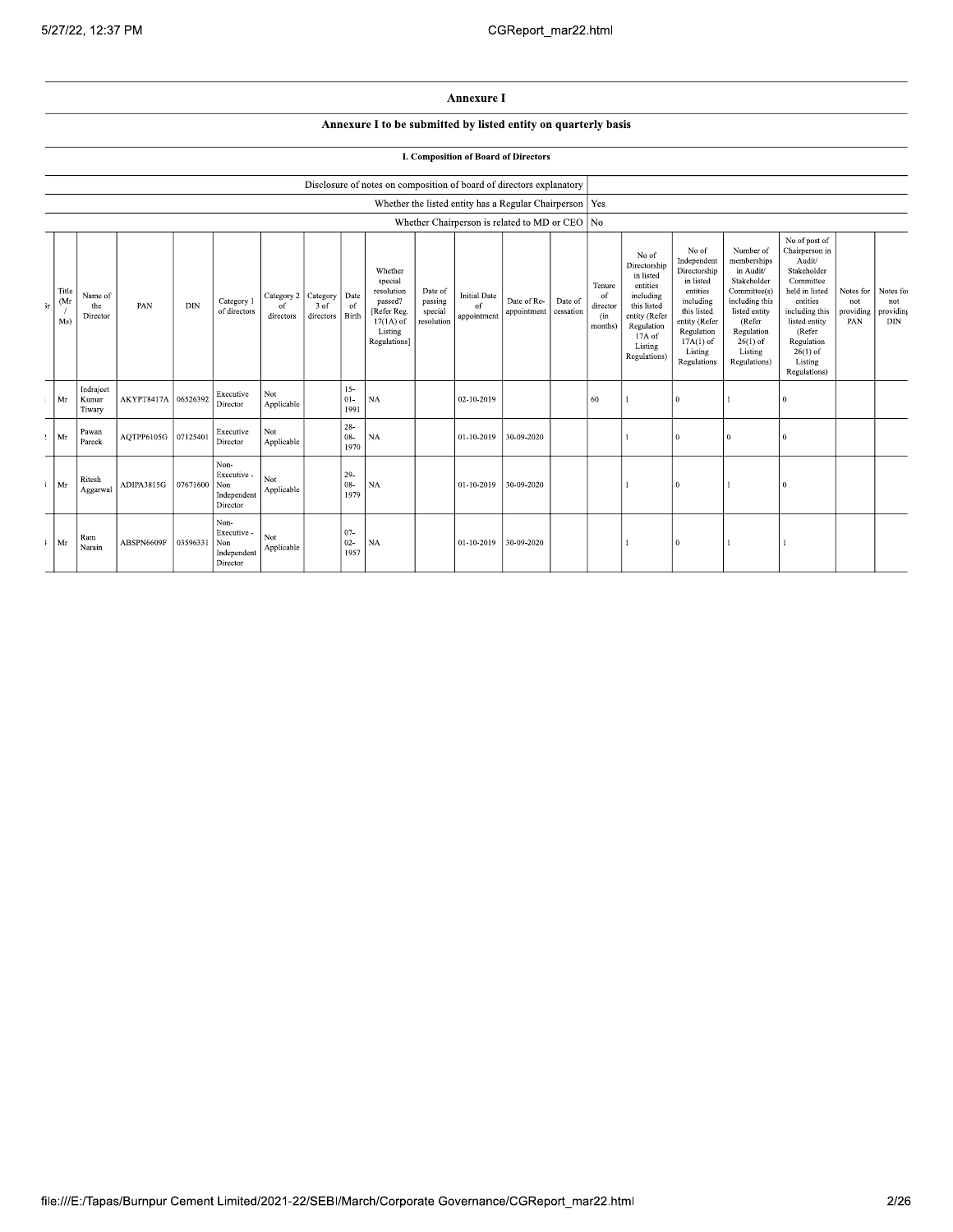$\mathbf{r}$ 

|           | I. Composition of Board of Directors                |                            |            |            |                                                |                            |                                     |                          |                                                                                                      |                                             |                                          |                            |                      |                                            |                                                                                                                                                |                                                                                                                                                                      |                                                                                                                                                                          |                                                                                                                                                                    |
|-----------|-----------------------------------------------------|----------------------------|------------|------------|------------------------------------------------|----------------------------|-------------------------------------|--------------------------|------------------------------------------------------------------------------------------------------|---------------------------------------------|------------------------------------------|----------------------------|----------------------|--------------------------------------------|------------------------------------------------------------------------------------------------------------------------------------------------|----------------------------------------------------------------------------------------------------------------------------------------------------------------------|--------------------------------------------------------------------------------------------------------------------------------------------------------------------------|--------------------------------------------------------------------------------------------------------------------------------------------------------------------|
|           |                                                     |                            |            |            |                                                |                            |                                     |                          | Disclosure of notes on composition of board of directors explanatory                                 |                                             |                                          |                            |                      |                                            |                                                                                                                                                |                                                                                                                                                                      |                                                                                                                                                                          |                                                                                                                                                                    |
|           | Whether the listed entity has a Regular Chairperson |                            |            |            |                                                |                            |                                     |                          |                                                                                                      |                                             |                                          |                            |                      |                                            |                                                                                                                                                |                                                                                                                                                                      |                                                                                                                                                                          |                                                                                                                                                                    |
| <b>Sr</b> | Title<br>(Mr<br>Ms)                                 | Name of<br>the<br>Director | PAN        | <b>DIN</b> | Category 1<br>of directors                     | Category 2<br>of directors | Category<br>3 of<br>directors Birth | Date<br>of               | Whether<br>special<br>resolution<br>passed?<br>[Refer Reg.<br>$17(1A)$ of<br>Listing<br>Regulations] | Date of<br>passing<br>special<br>resolution | <b>Initial Date</b><br>of<br>appointment | Date of Re-<br>appointment | Date of<br>cessation | Tenure<br>of<br>director<br>(in<br>months) | No of<br>Directorship<br>in listed<br>entities<br>including<br>this listed<br>entity (Refer<br>Regulation<br>17A of<br>Listing<br>Regulations) | No of<br>Independent<br>Directorship<br>in listed<br>entities<br>including<br>this listed<br>entity<br>(Refer<br>Regulation<br>$17A(1)$ of<br>Listing<br>Regulations | Number of<br>memberships<br>in Audit/<br>Stakeholder<br>Committee(s)<br>including this<br>listed entity<br>(Refer<br>Regulation<br>$26(1)$ of<br>Listing<br>Regulations) | No of p<br>of<br>Chairper<br>in Aud<br>Stakehol<br>Commit<br>held in li<br>entitie<br>includi<br>this list<br>entity (R<br>Regulati<br>26(1)<br>Listin<br>Regulati |
|           | $5$ Mr                                              | Parvez<br>Hayat            | AAJPH5942D | 08202451   | Non-<br>Executive -<br>Independent<br>Director | Not<br>Applicable          |                                     | $01 -$<br>$07 -$<br>1958 | <b>NA</b>                                                                                            |                                             | 01-10-2019                               | 30-09-2020                 |                      | 48                                         |                                                                                                                                                |                                                                                                                                                                      |                                                                                                                                                                          | $\Omega$                                                                                                                                                           |
|           | $6$ Mr                                              | Rajesh<br>Sharma           | AEUPS7424J | 01586332   | Non-<br>Executive -<br>Independent<br>Director | Chairperson                |                                     | $14-$<br>$02 -$<br>1972  | <b>NA</b>                                                                                            |                                             | $01 - 10 - 2019$                         | 30-09-2020                 |                      | 48                                         |                                                                                                                                                |                                                                                                                                                                      | $\overline{2}$                                                                                                                                                           |                                                                                                                                                                    |
| 7         | Mrs                                                 | Poonam<br>Srivastava       | ACOPS3664E | 08576000   | Non-<br>Executive -<br>Independent<br>Director | Not.<br>Applicable         |                                     | $26 -$<br>$04 -$<br>1950 | <b>NA</b>                                                                                            |                                             | 01-10-2019                               | 30-09-2020                 |                      | 48                                         |                                                                                                                                                |                                                                                                                                                                      | $\Omega$                                                                                                                                                                 |                                                                                                                                                                    |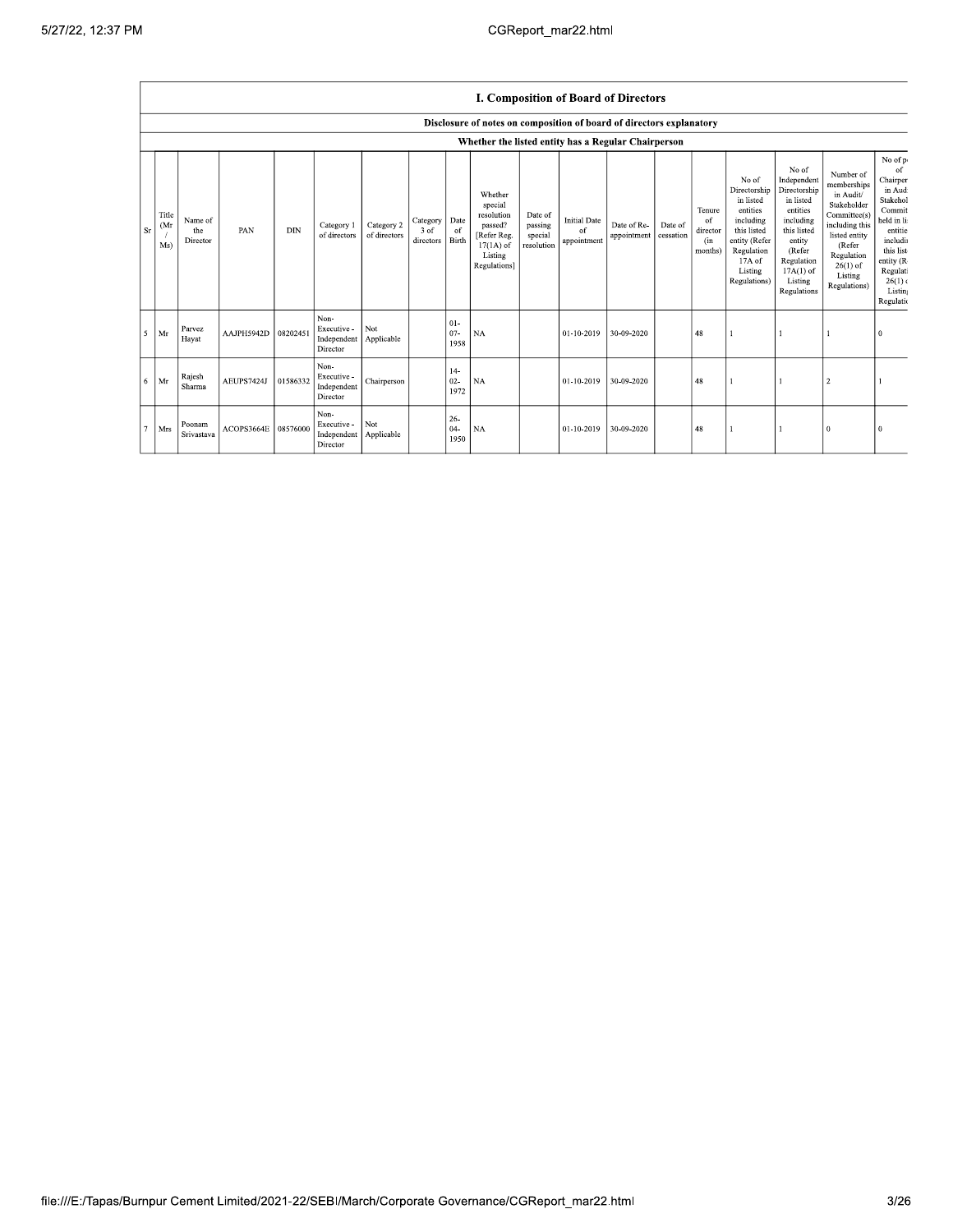|                | <b>Audit Committee Details</b>                              |                              |                                                    |                      |              |  |  |  |  |  |
|----------------|-------------------------------------------------------------|------------------------------|----------------------------------------------------|----------------------|--------------|--|--|--|--|--|
|                | Whether the Audit Committee has a Regular Chairperson   Yes |                              |                                                    |                      |              |  |  |  |  |  |
| <b>Sr</b>      | <b>DIN</b><br>Number                                        | Name of Committee<br>members | Date of<br>Appointment                             | Date of<br>Cessation | Remarks      |  |  |  |  |  |
|                | 01586332                                                    | Rajesh Sharma                | Non-Executive - Independent<br>Director            | Chairperson          | $09-11-2019$ |  |  |  |  |  |
| $\overline{2}$ | 08202451                                                    | Parvez Hayat                 | Non-Executive - Independent<br>Director            | Member               | 09-11-2019   |  |  |  |  |  |
| 13             | 07671600                                                    | Ritesh Aggarwal              | Non-Executive - Non<br><b>Independent Director</b> | Member               | 09-11-2019   |  |  |  |  |  |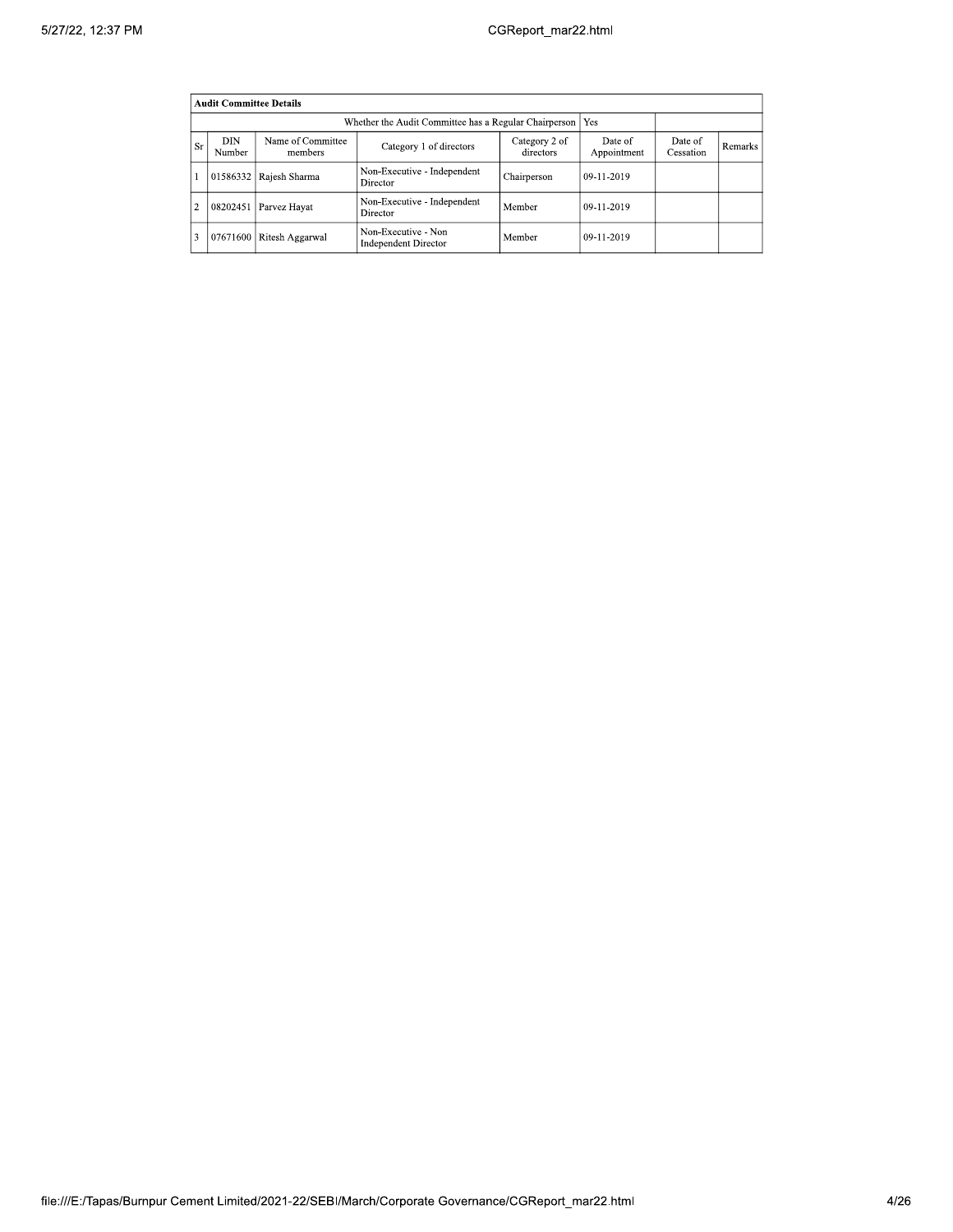|           | Nomination and remuneration committee                                                                                                                                      |               |                                                    |             |            |  |  |  |  |  |
|-----------|----------------------------------------------------------------------------------------------------------------------------------------------------------------------------|---------------|----------------------------------------------------|-------------|------------|--|--|--|--|--|
|           |                                                                                                                                                                            |               |                                                    |             |            |  |  |  |  |  |
| <b>Sr</b> | Name of Committee<br>DIN<br>Category 2 of<br>Date of<br>Date of<br>Category 1 of directors<br><b>Remarks</b><br>directors<br>Appointment<br>Cessation<br>Number<br>members |               |                                                    |             |            |  |  |  |  |  |
|           | 08202451                                                                                                                                                                   | Parvez Hayat  | Non-Executive - Independent<br>Director            | Chairperson | 09-11-2019 |  |  |  |  |  |
| 2         | 01586332                                                                                                                                                                   | Rajesh Sharma | Non-Executive - Independent<br>Director            | Member      | 09-11-2019 |  |  |  |  |  |
|           | 03596331                                                                                                                                                                   | Ram Narain    | Non-Executive - Non<br><b>Independent Director</b> | Member      | 09-11-2019 |  |  |  |  |  |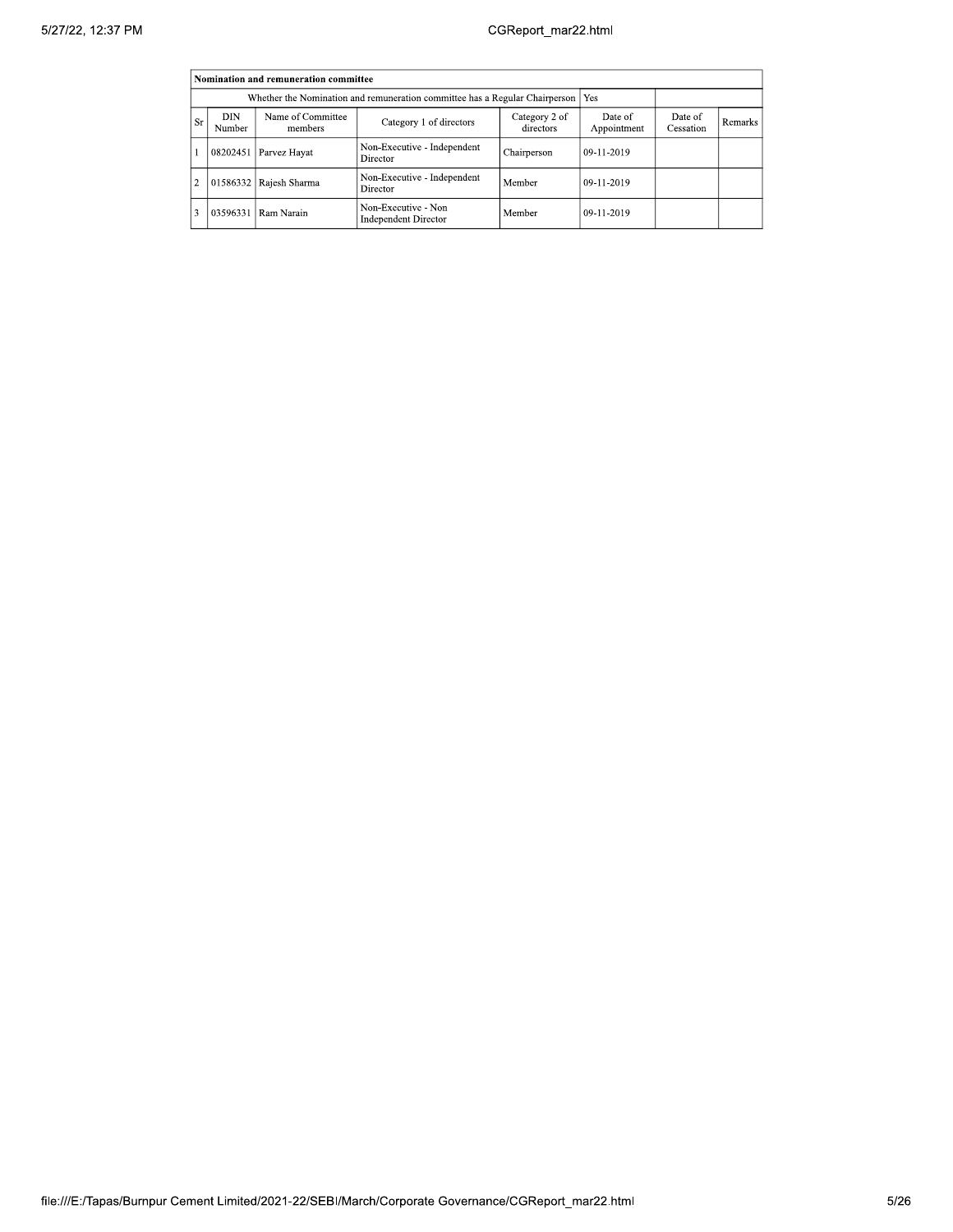|                | <b>Stakeholders Relationship Committee</b>                                                                                                                                        |                           |                                                    |             |            |  |  |  |  |  |
|----------------|-----------------------------------------------------------------------------------------------------------------------------------------------------------------------------------|---------------------------|----------------------------------------------------|-------------|------------|--|--|--|--|--|
|                | Whether the Stakeholders Relationship Committee has a Regular Chairperson<br>Yes                                                                                                  |                           |                                                    |             |            |  |  |  |  |  |
| <b>Sr</b>      | Name of Committee<br><b>DIN</b><br>Category 2 of<br>Date of<br>Date of<br>Category 1 of directors<br><b>Remarks</b><br>directors<br>Appointment<br>Cessation<br>Number<br>members |                           |                                                    |             |            |  |  |  |  |  |
|                | 03596331                                                                                                                                                                          | Ram Narain                | Non-Executive - Non<br><b>Independent Director</b> | Chairperson | 09-11-2019 |  |  |  |  |  |
| $\overline{2}$ | 01586332                                                                                                                                                                          | Rajesh Sharma             | Non-Executive - Independent<br>Director            | Member      | 09-11-2019 |  |  |  |  |  |
| 13             | 06526392                                                                                                                                                                          | Indrajeet Kumar<br>Tiwary | <b>Executive Director</b>                          | Member      | 09-11-2019 |  |  |  |  |  |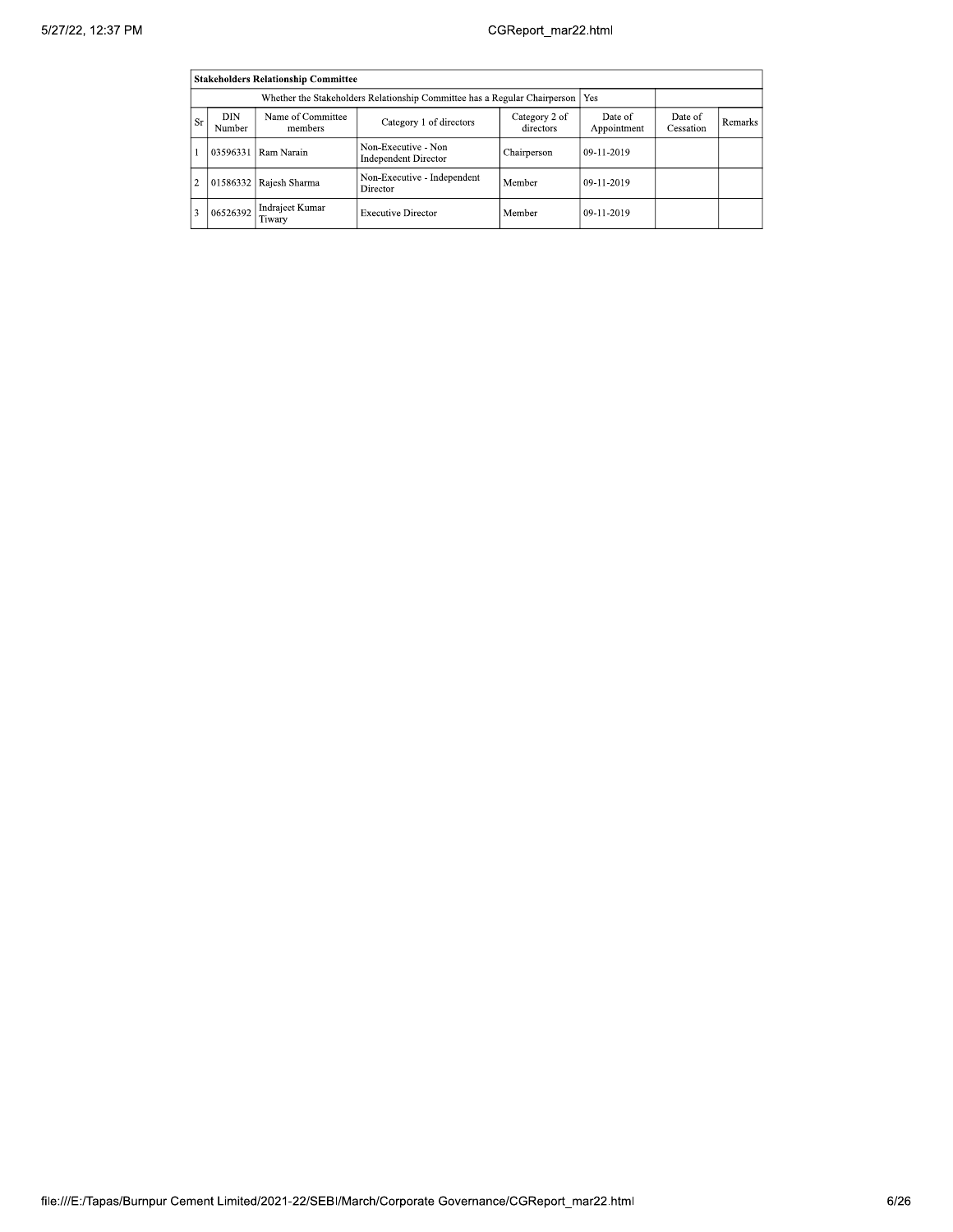|      | <b>Risk Management Committee</b> |                                                                 |                            |                            |                        |                             |                |  |  |
|------|----------------------------------|-----------------------------------------------------------------|----------------------------|----------------------------|------------------------|-----------------------------|----------------|--|--|
|      |                                  | Whether the Risk Management Committee has a Regular Chairperson |                            |                            |                        |                             |                |  |  |
| l Sr | DIN<br>Number                    | Name of Committee<br>members                                    | Category 1 of<br>directors | Category 2 of<br>directors | Date of<br>Appointment | Date of<br><b>Cessation</b> | <b>Remarks</b> |  |  |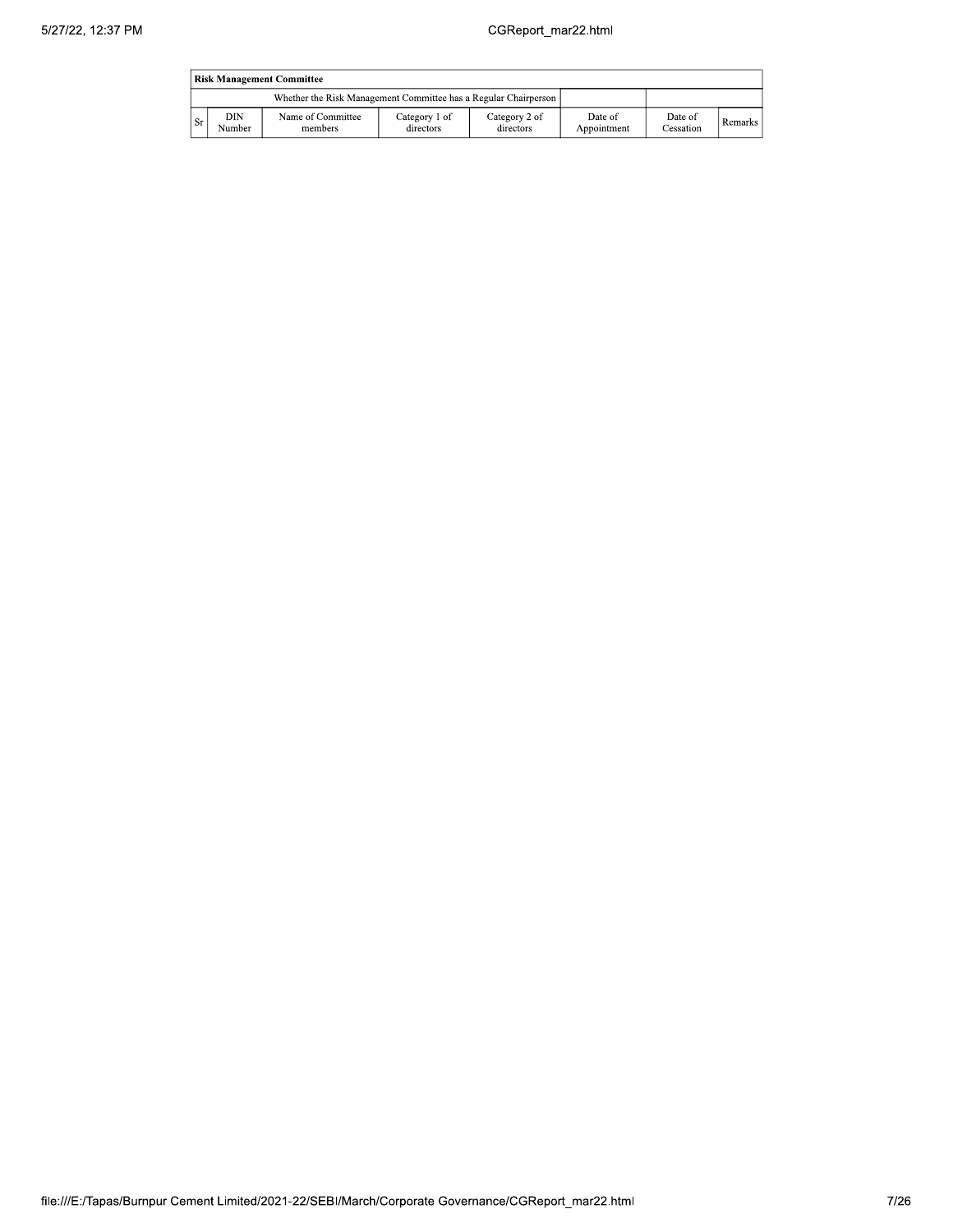|     | Corporate Social Responsibility Committee                                       |                              |                            |                            |                        |                      |                |  |  |
|-----|---------------------------------------------------------------------------------|------------------------------|----------------------------|----------------------------|------------------------|----------------------|----------------|--|--|
|     | Whether the Corporate Social Responsibility Committee has a Regular Chairperson |                              |                            |                            |                        |                      |                |  |  |
| Sr. | DIN<br>Number                                                                   | Name of Committee<br>members | Category 1 of<br>directors | Category 2 of<br>directors | Date of<br>Appointment | Date of<br>Cessation | <b>Remarks</b> |  |  |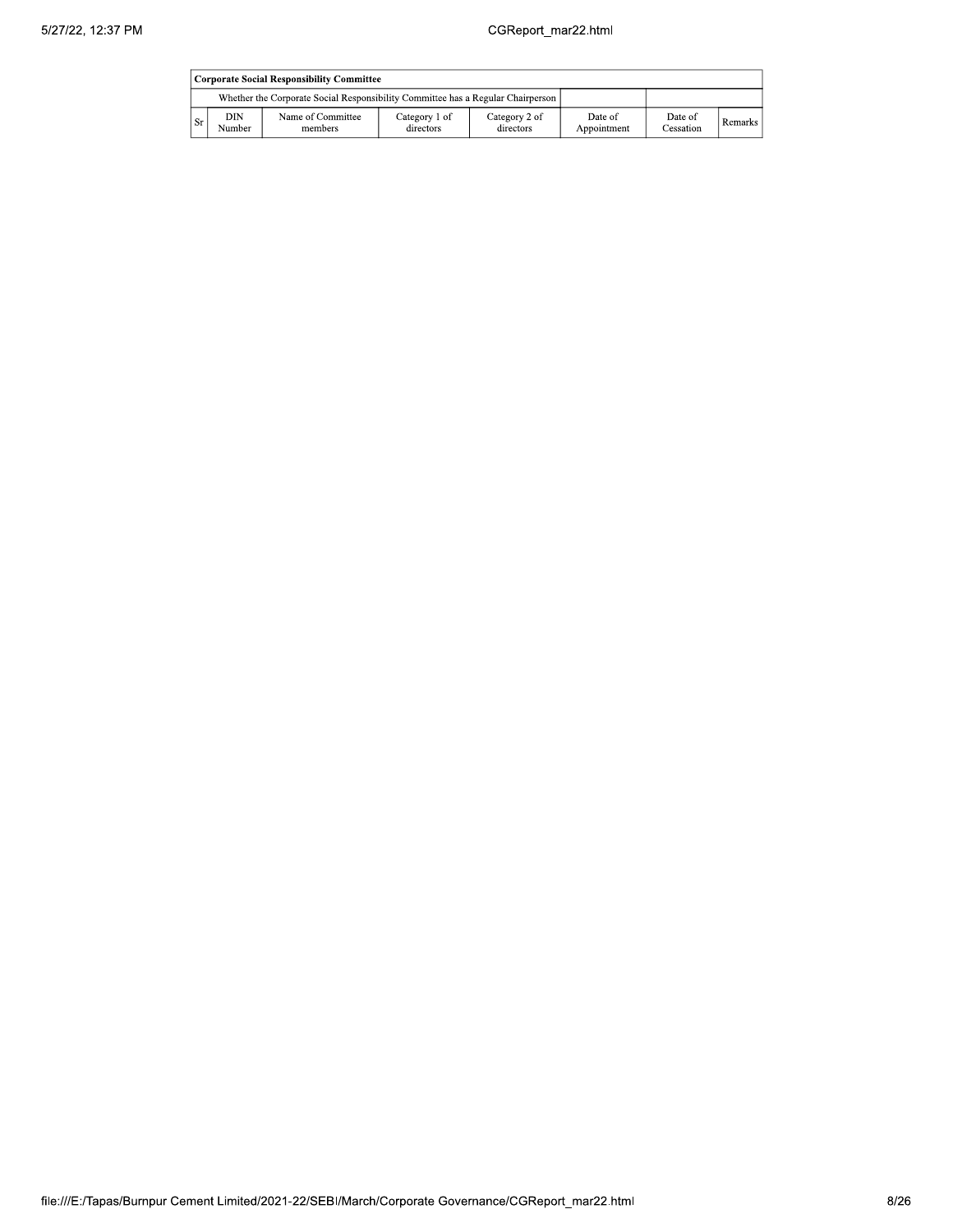| <b>Other Committee</b> |                                                                                                                         |  |  |  |  |  |  |  |  |
|------------------------|-------------------------------------------------------------------------------------------------------------------------|--|--|--|--|--|--|--|--|
|                        | Sr DIN Number Name of Committee members Name of other committee Category 1 of directors Category 2 of directors Remarks |  |  |  |  |  |  |  |  |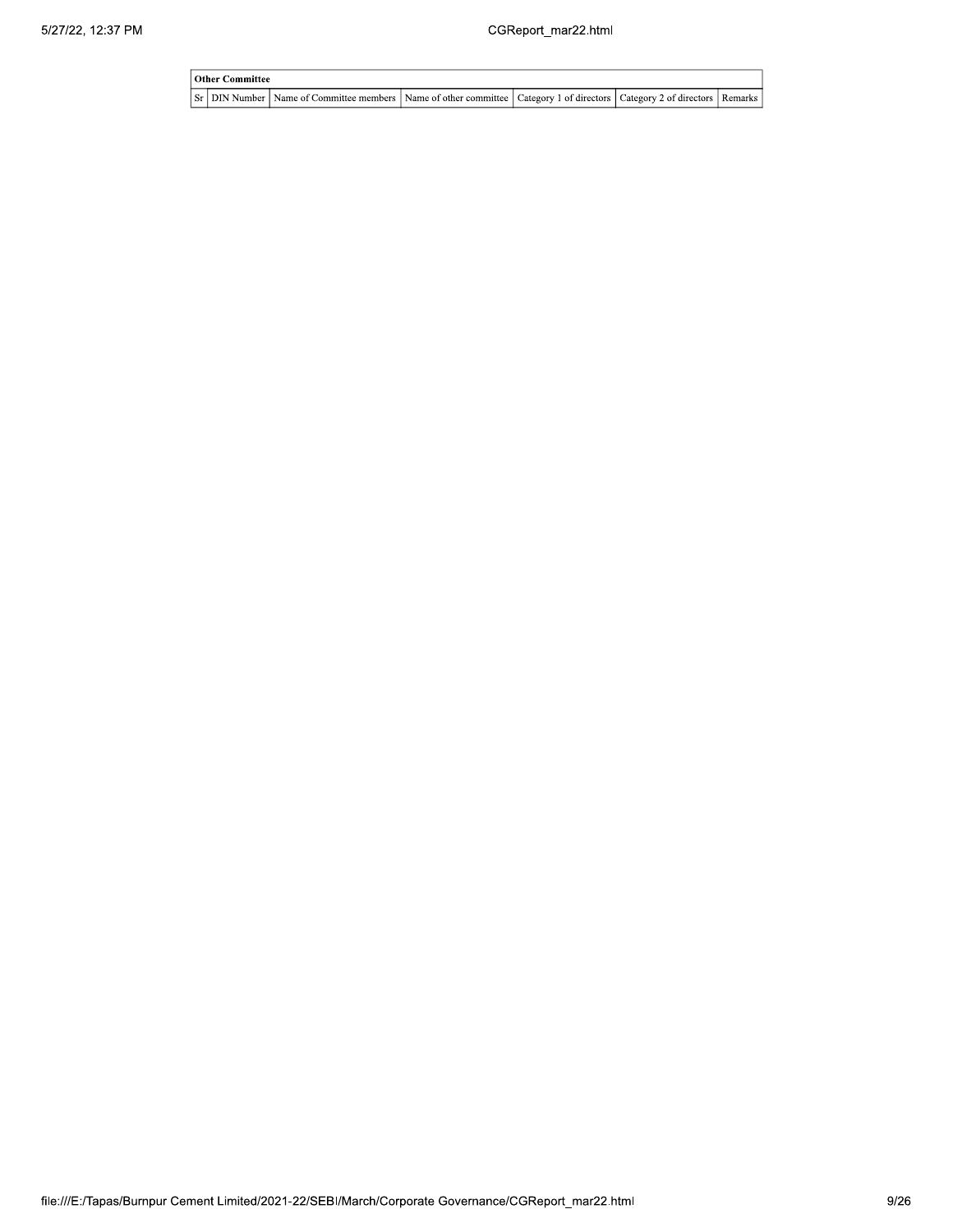|                | <b>Annexure 1</b>                                                   |                                                               |                                                                      |                                       |                                                     |                                                                                      |                                                                        |  |  |  |
|----------------|---------------------------------------------------------------------|---------------------------------------------------------------|----------------------------------------------------------------------|---------------------------------------|-----------------------------------------------------|--------------------------------------------------------------------------------------|------------------------------------------------------------------------|--|--|--|
|                | <b>Annexure 1</b>                                                   |                                                               |                                                                      |                                       |                                                     |                                                                                      |                                                                        |  |  |  |
|                | III. Meeting of Board of Directors                                  |                                                               |                                                                      |                                       |                                                     |                                                                                      |                                                                        |  |  |  |
|                | Disclosure of notes on meeting of<br>board of directors explanatory |                                                               |                                                                      |                                       |                                                     |                                                                                      |                                                                        |  |  |  |
| <b>Sr</b>      | $Date(s)$ of<br>meeting (if any)<br>in the previous<br>quarter      | $Date(s)$ of<br>meeting (if any)<br>in the current<br>quarter | Maximum gap<br>between any two<br>consecutive (in<br>number of days) | Notes for<br>not<br>providing<br>Date | Whether<br>requirement of<br>Ouorum met<br>(Yes/No) | Number of Directors<br>present* (All directors<br>including Independent<br>Director) | No. of<br>Independent<br><b>Directors</b><br>attending the<br>meeting* |  |  |  |
|                | 13-11-2021                                                          |                                                               |                                                                      |                                       | <b>Yes</b>                                          |                                                                                      | 3                                                                      |  |  |  |
| $\overline{2}$ |                                                                     | 25-01-2022                                                    | 72                                                                   |                                       | Yes                                                 |                                                                                      |                                                                        |  |  |  |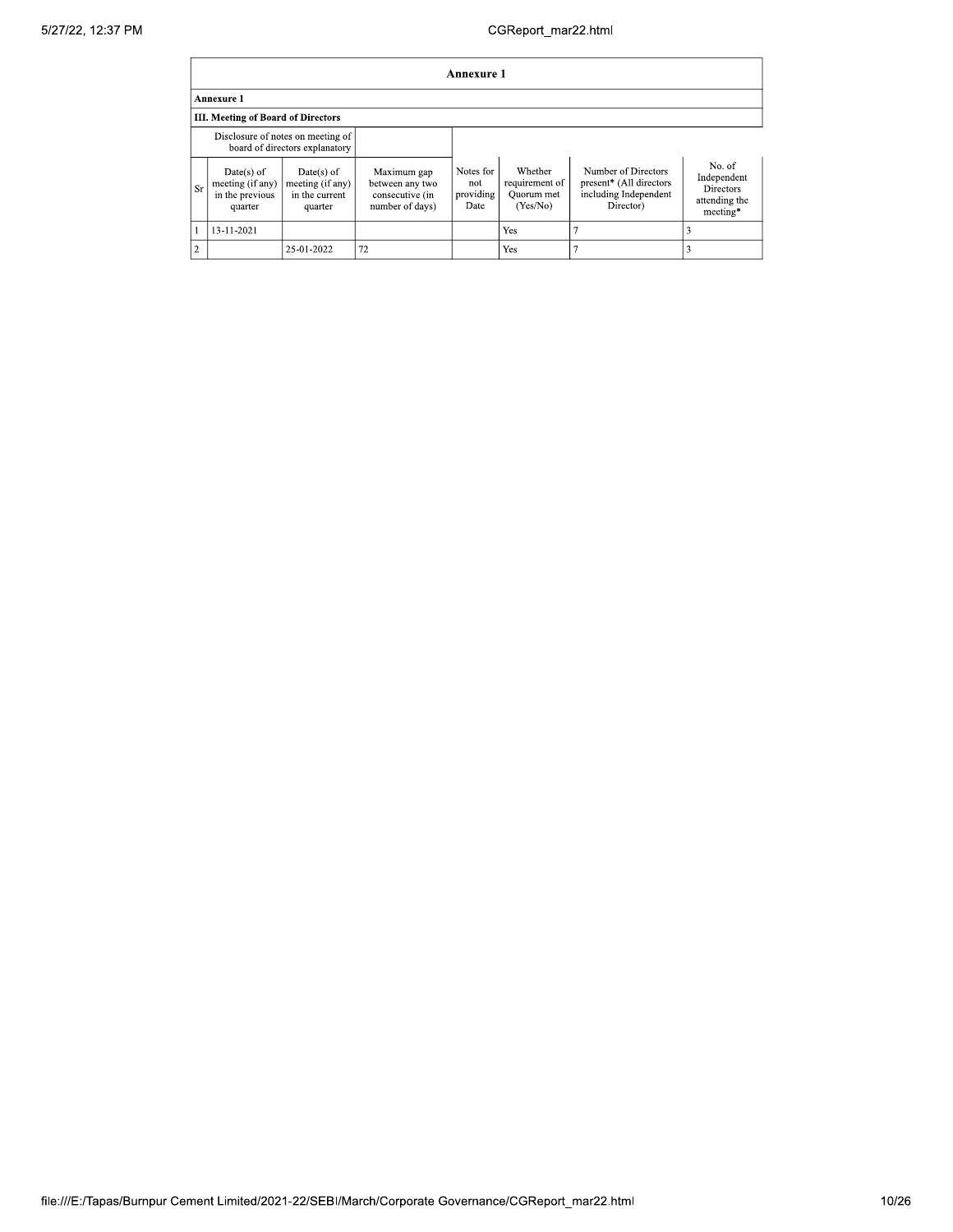|                | <b>Annexure 1</b>                                |                                                                                                          |                                                                      |                               |                                       |                                                        |                                                                                            |                                                                           |  |
|----------------|--------------------------------------------------|----------------------------------------------------------------------------------------------------------|----------------------------------------------------------------------|-------------------------------|---------------------------------------|--------------------------------------------------------|--------------------------------------------------------------------------------------------|---------------------------------------------------------------------------|--|
|                | <b>IV. Meeting of Committees</b>                 |                                                                                                          |                                                                      |                               |                                       |                                                        |                                                                                            |                                                                           |  |
|                |                                                  |                                                                                                          | Disclosure of notes on meeting of committees explanatory             |                               |                                       |                                                        |                                                                                            |                                                                           |  |
| <b>Sr</b>      | Name of<br>Committee                             | Date(s) of meeting (Enter<br>dates of Previous quarter<br>and Current quarter in<br>chronological order) | Maximum gap<br>between any two<br>consecutive (in<br>number of days) | Name of<br>other<br>committee | Reson for<br>not<br>providing<br>date | Whether<br>requirement<br>of Quorum<br>met<br>(Yes/No) | Number of<br>Directors present*<br>(All directors<br>including<br>Independent<br>Director) | No. of<br>Independent<br><b>Directors</b><br>attending<br>the<br>meeting* |  |
|                | Audit<br>Committee                               | 13-11-2021                                                                                               |                                                                      |                               |                                       | Yes                                                    | 3                                                                                          | $\overline{2}$                                                            |  |
| $\overline{c}$ | Audit<br>Committee                               | 25-01-2022                                                                                               | 72                                                                   |                               |                                       | Yes                                                    | 3                                                                                          | $\overline{c}$                                                            |  |
| 3              | <b>Stakeholders</b><br>Relationship<br>Committee | 13-11-2021                                                                                               |                                                                      |                               |                                       | Yes                                                    | 3                                                                                          |                                                                           |  |
| $\overline{4}$ | Stakeholders<br>Relationship<br>Committee        | 25-01-2022                                                                                               |                                                                      |                               |                                       | Yes                                                    | 3                                                                                          | -1                                                                        |  |
| 5              | Nomination<br>and<br>remuneration<br>committee   | 25-01-2022                                                                                               |                                                                      |                               |                                       | Yes                                                    | 3                                                                                          | $\overline{\mathbf{c}}$                                                   |  |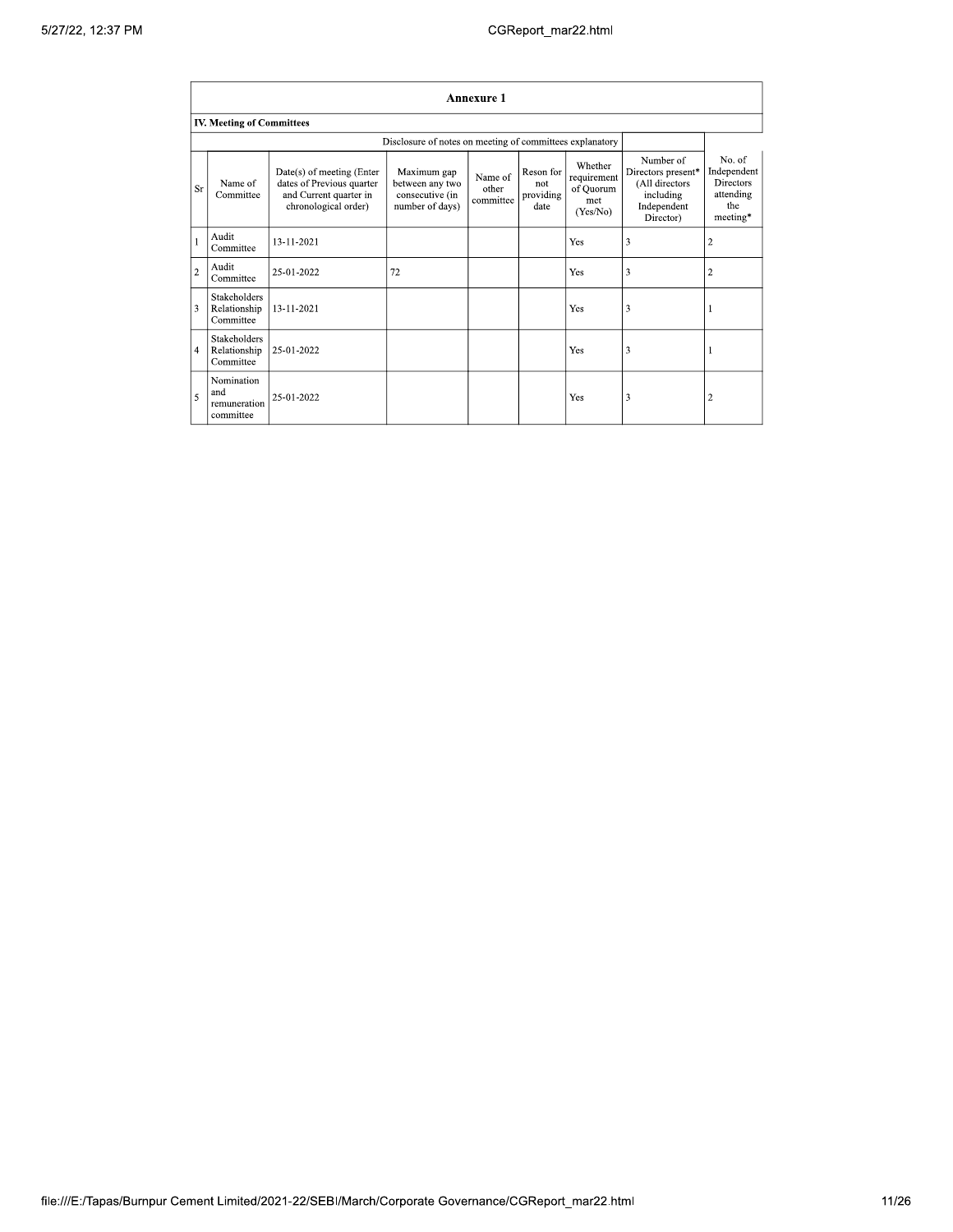|                               | Annexure 1                                                                                                           |    |  |  |  |  |  |  |
|-------------------------------|----------------------------------------------------------------------------------------------------------------------|----|--|--|--|--|--|--|
| V. Related Party Transactions |                                                                                                                      |    |  |  |  |  |  |  |
|                               | If status is "No" details of non-<br>Compliance status<br>Sr Subject<br>(Yes/No/NA)<br>compliance may be given here. |    |  |  |  |  |  |  |
|                               | Whether prior approval of audit committee obtained                                                                   | NA |  |  |  |  |  |  |
|                               | Whether shareholder approval obtained for material RPT                                                               | NA |  |  |  |  |  |  |
|                               | Whether details of RPT entered into pursuant to omnibus approval<br>have been reviewed by Audit Committee            | NA |  |  |  |  |  |  |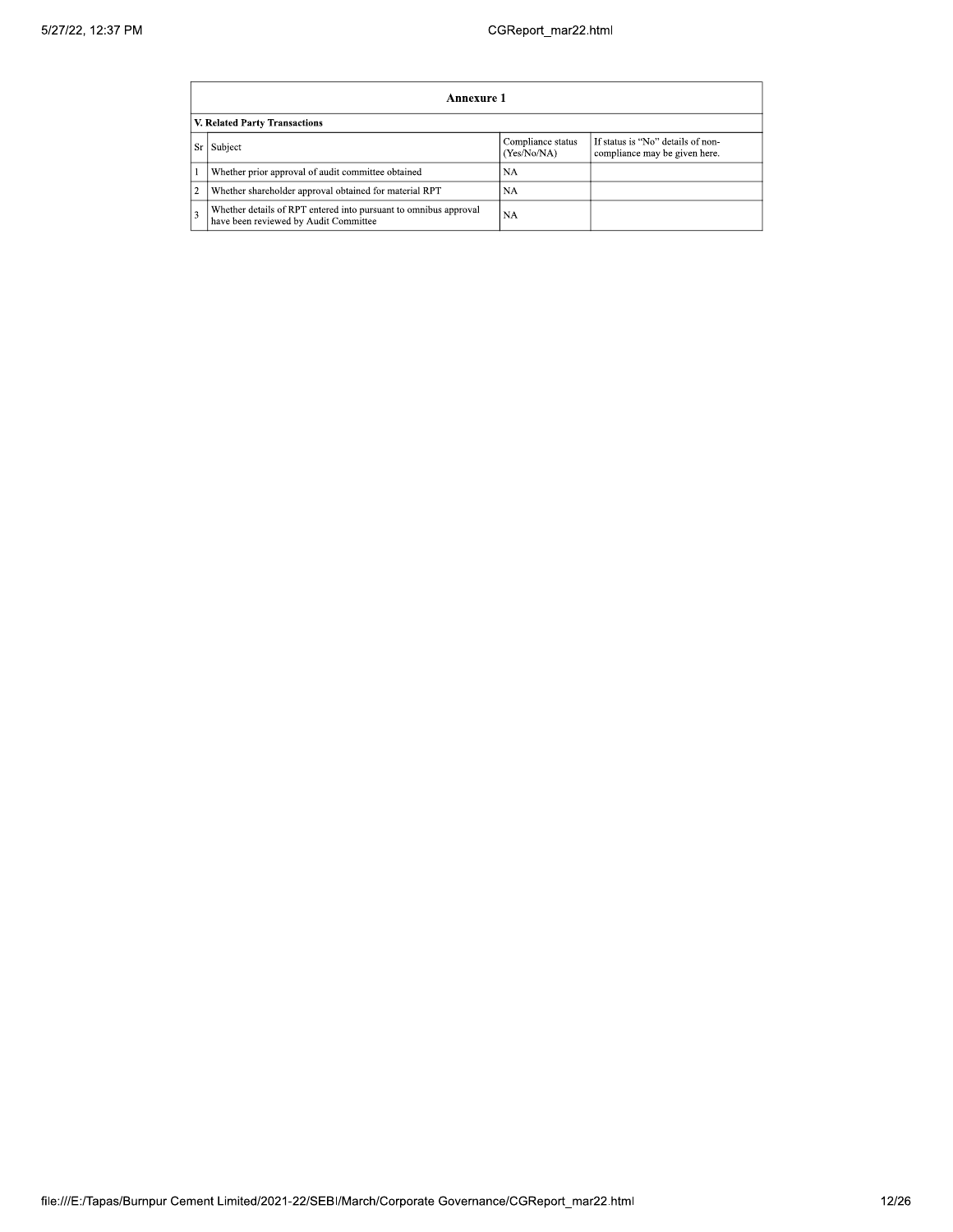|                | Annexure 1                                                                                                                                                                                                      |                               |  |  |  |  |
|----------------|-----------------------------------------------------------------------------------------------------------------------------------------------------------------------------------------------------------------|-------------------------------|--|--|--|--|
|                | <b>VI. Affirmations</b>                                                                                                                                                                                         |                               |  |  |  |  |
| Sr             | Subject                                                                                                                                                                                                         | Compliance<br>status (Yes/No) |  |  |  |  |
| l 1            | The composition of Board of Directors is in terms of SEBI (Listing obligations and disclosure requirements)<br>Regulations, 2015                                                                                | Yes                           |  |  |  |  |
| $\overline{2}$ | The composition of the following committees is in terms of SEBI(Listing obligations and disclosure requirements)<br>Regulations, 2015 a. Audit Committee                                                        | Yes                           |  |  |  |  |
| $\overline{3}$ | The composition of the following committees is in terms of SEBI(Listing obligations and disclosure requirements)<br>Regulations, 2015. b. Nomination & remuneration committee                                   | Yes                           |  |  |  |  |
| $\overline{4}$ | The composition of the following committees is in terms of SEBI(Listing obligations and disclosure requirements)<br>Regulations, 2015. c. Stakeholders relationship committee                                   | Yes                           |  |  |  |  |
| $\overline{5}$ | The composition of the following committees is in terms of SEBI(Listing obligations and disclosure requirements)<br>Regulations, 2015. d. Risk management committee (applicable to the top 500 listed entities) | <b>NA</b>                     |  |  |  |  |
| 6              | The committee members have been made aware of their powers, role and responsibilities as specified in SEBI<br>(Listing obligations and disclosure requirements) Regulations, 2015.                              | Yes                           |  |  |  |  |
| $\overline{7}$ | The meetings of the board of directors and the above committees have been conducted in the manner as specified in<br>SEBI (Listing obligations and disclosure requirements) Regulations, 2015.                  | <b>Yes</b>                    |  |  |  |  |
| 8              | This report and/or the report submitted in the previous quarter has been placed before Board of Directors.                                                                                                      | Yes                           |  |  |  |  |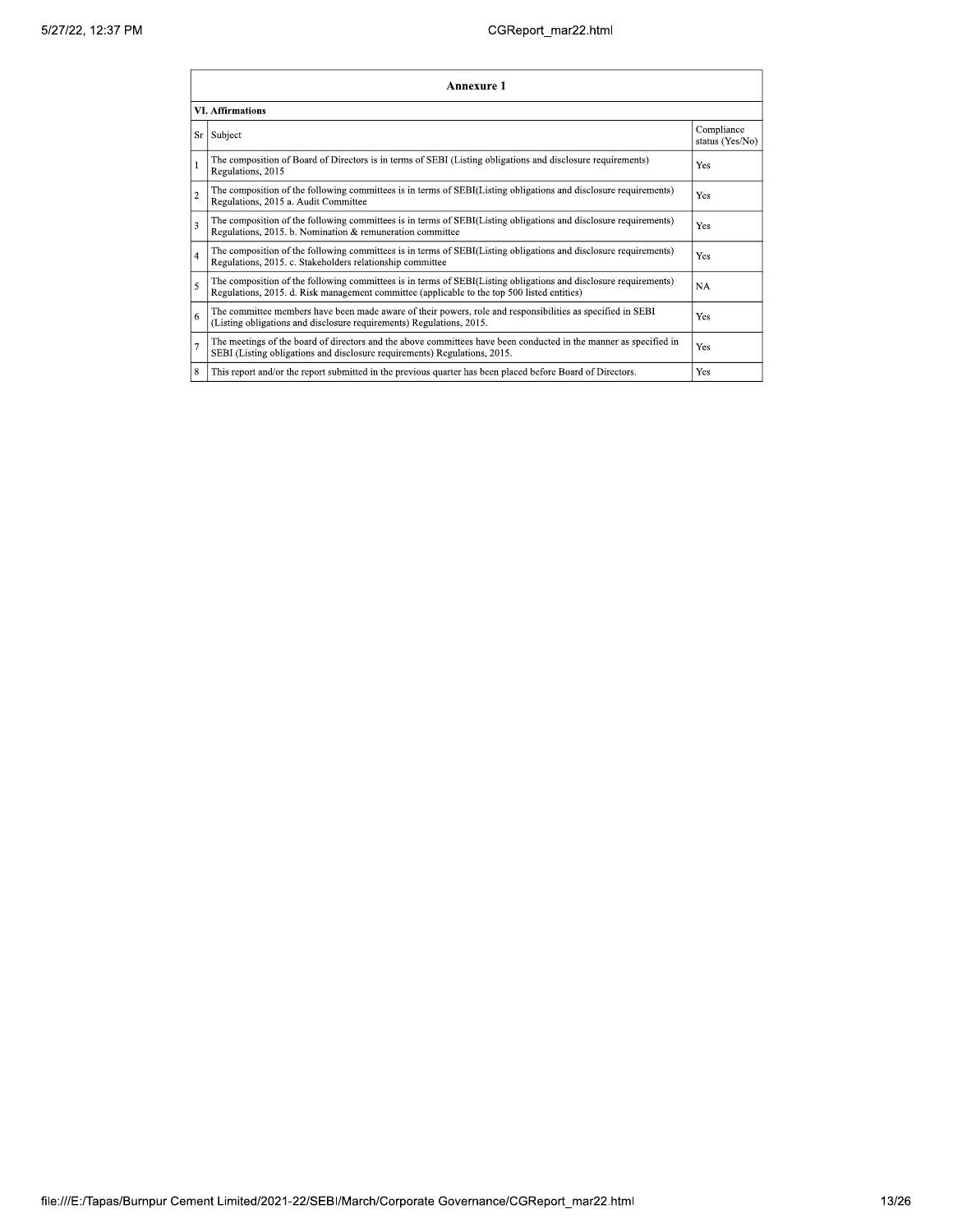|                                   | Annexure 1                   |                                          |  |  |
|-----------------------------------|------------------------------|------------------------------------------|--|--|
| <sub>Sr</sub>                     | Subject<br>Compliance status |                                          |  |  |
| Name of signatory<br>Tapas Tirtha |                              |                                          |  |  |
|                                   | Designation                  | Company Secretary and Compliance Officer |  |  |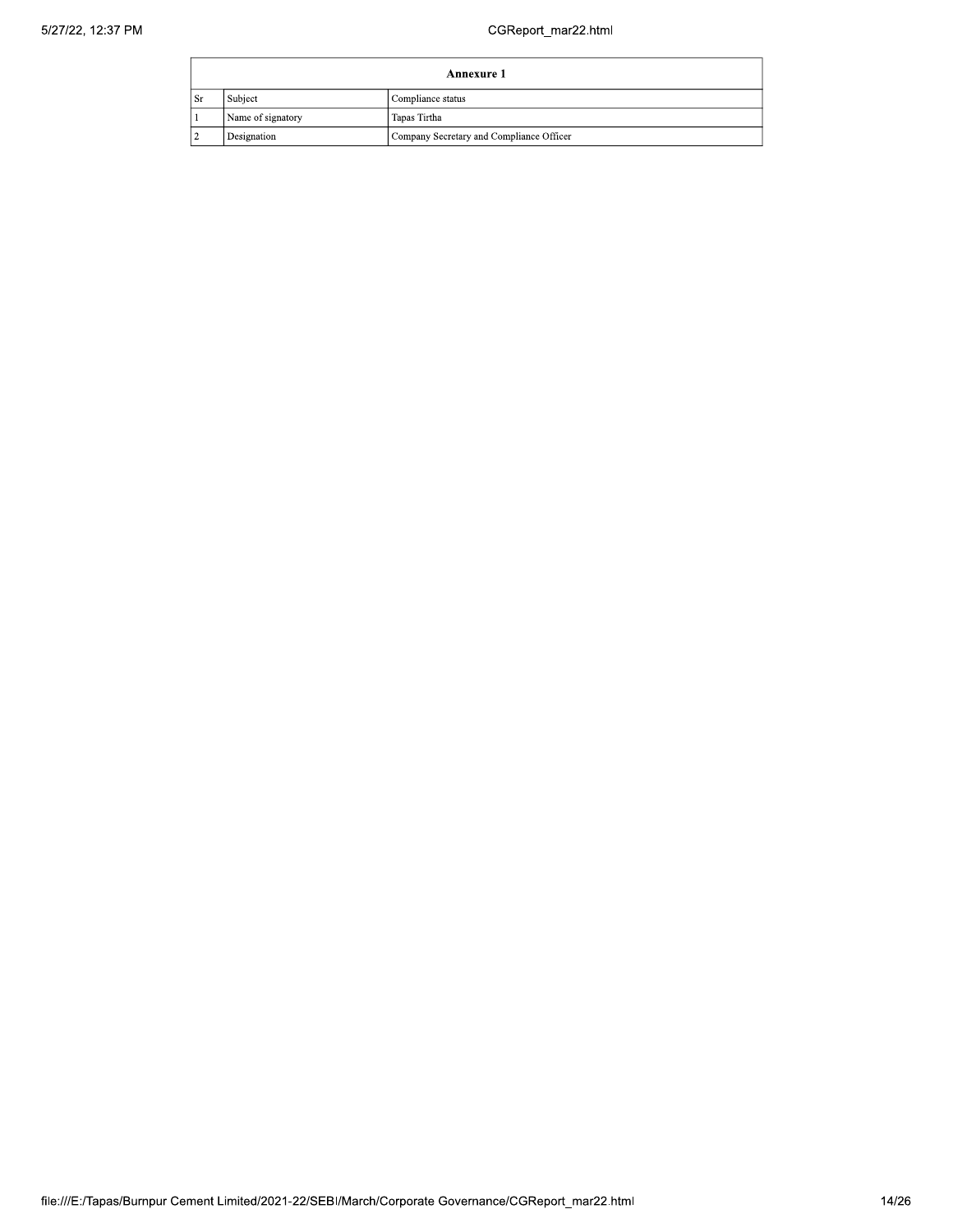|                | <b>Annexure II</b>                                                                                              |                                  |                                                                    |                       |  |  |  |  |
|----------------|-----------------------------------------------------------------------------------------------------------------|----------------------------------|--------------------------------------------------------------------|-----------------------|--|--|--|--|
|                | Annexure II to be submitted by listed entity at the end of the financial year (for the whole of financial year) |                                  |                                                                    |                       |  |  |  |  |
|                | I. Disclosure on website in terms of Listing Regulations                                                        |                                  |                                                                    |                       |  |  |  |  |
| Sr             | Item                                                                                                            | Compliance status<br>(Yes/No/NA) | If status is "No" details of non-<br>compliance may be given here. | Web address           |  |  |  |  |
|                | Details of business                                                                                             | Yes                              |                                                                    | www.burnpurcement.com |  |  |  |  |
| $\overline{c}$ | Terms and conditions of appointment of<br>independent directors                                                 | Yes                              |                                                                    | www.burnpurcement.com |  |  |  |  |
| $\overline{3}$ | Composition of various committees of<br>board of directors                                                      | Yes                              |                                                                    | www.burnpurcement.com |  |  |  |  |
| $\overline{4}$ | Code of conduct of board of directors and<br>senior management personnel                                        | Yes                              |                                                                    | www.burnpurcement.com |  |  |  |  |
| 5              | Details of establishment of vigil<br>mechanism/ Whistle Blower policy                                           | Yes                              |                                                                    | www.burnpurcement.com |  |  |  |  |
| 6              | Criteria of making payments to non-<br>executive directors                                                      | Yes                              |                                                                    | www.burnpurcement.com |  |  |  |  |
| $\overline{7}$ | Policy on dealing with related party<br>transactions                                                            | Yes                              |                                                                    | www.burnpurcement.com |  |  |  |  |
| 8              | Policy for determining 'material'<br>subsidiaries                                                               | Yes                              |                                                                    | www.burnpurcement.com |  |  |  |  |
| $\overline{9}$ | Details of familiarization programmes<br>imparted to independent directors                                      | Yes                              |                                                                    | www.burnpurcement.com |  |  |  |  |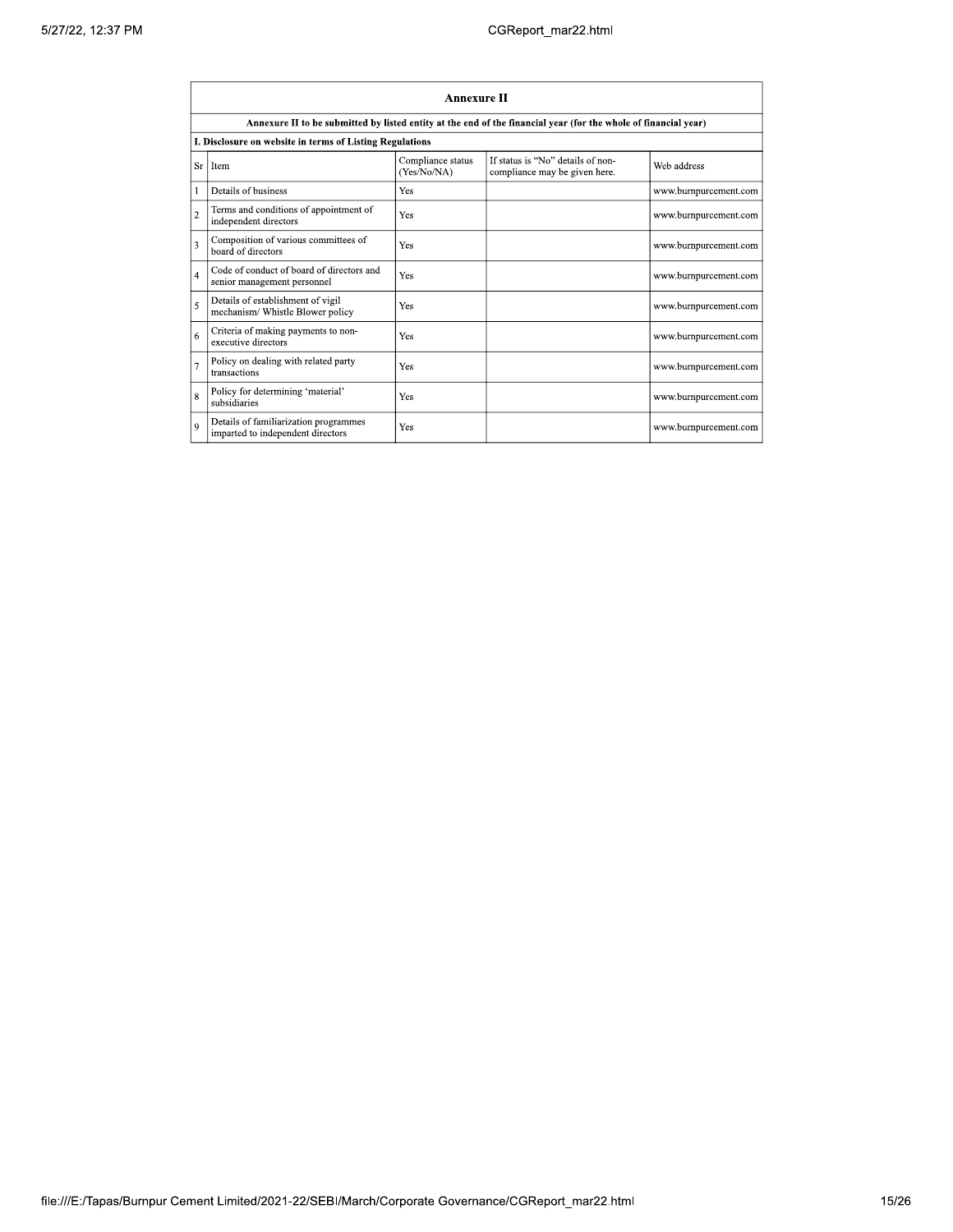|    | <b>Annexure II</b>                                                                                                                                                                           |                                     |                                                                      |                       |  |  |  |
|----|----------------------------------------------------------------------------------------------------------------------------------------------------------------------------------------------|-------------------------------------|----------------------------------------------------------------------|-----------------------|--|--|--|
|    | Annexure II to be submitted by listed entity at the end of the financial year (for the whole of financial year)                                                                              |                                     |                                                                      |                       |  |  |  |
|    | I. Disclosure on website in terms of Listing Regulations                                                                                                                                     |                                     |                                                                      |                       |  |  |  |
| Sr | Item                                                                                                                                                                                         | Compliance<br>status<br>(Yes/No/NA) | If status is "No" details<br>of non-compliance may<br>be given here. | Web address           |  |  |  |
| 10 | Contact information of the designated officials of the listed entity<br>who are responsible for assisting and handling investor grievances                                                   | Yes                                 |                                                                      | www.burnpurcement.com |  |  |  |
| 11 | email address for grievance redressal and other relevant details                                                                                                                             | Yes                                 |                                                                      | www.burnpurcement.com |  |  |  |
| 12 | Financial results                                                                                                                                                                            | Yes                                 |                                                                      | www.burnpurcement.com |  |  |  |
| 13 | Shareholding pattern                                                                                                                                                                         | Yes                                 |                                                                      | www.burnpurcement.com |  |  |  |
| 14 | Details of agreements entered into with the media companies<br>and/or their associates                                                                                                       | NA                                  |                                                                      |                       |  |  |  |
| 15 | Schedule of analyst or institutional investor meet and<br>presentations made by the listed entity to analysts or institutional<br>investors simultaneously with submission to stock exchange | NA                                  |                                                                      |                       |  |  |  |
| 16 | New name and the old name of the listed entity                                                                                                                                               | <b>NA</b>                           |                                                                      |                       |  |  |  |
| 17 | Advertisements as per regulation 47 (1)                                                                                                                                                      | Yes                                 |                                                                      | www.burnpurcement.com |  |  |  |
| 18 | Credit rating or revision in credit rating obtained                                                                                                                                          | <b>NA</b>                           |                                                                      |                       |  |  |  |
| 19 | Separate audited financial statements of each subsidiary of the<br>listed entity in respect of a relevant financial year                                                                     | NA                                  |                                                                      |                       |  |  |  |
| 20 | Whether company has provided information under separate<br>section on its website as per Regulation 46(2)                                                                                    | Yes                                 |                                                                      | www.burnpurcement.com |  |  |  |
| 21 | Materiality Policy as per Regulation 30                                                                                                                                                      | Yes                                 |                                                                      | www.burnpurcement.com |  |  |  |
| 22 | Dividend Distribution policy as per Regulation 43A (as<br>applicable)                                                                                                                        | Yes                                 |                                                                      | www.burnpurcement.com |  |  |  |
| 23 | It is certified that these contents on the website of the listed entity<br>are correct                                                                                                       | Yes                                 |                                                                      | www.burnpurcement.com |  |  |  |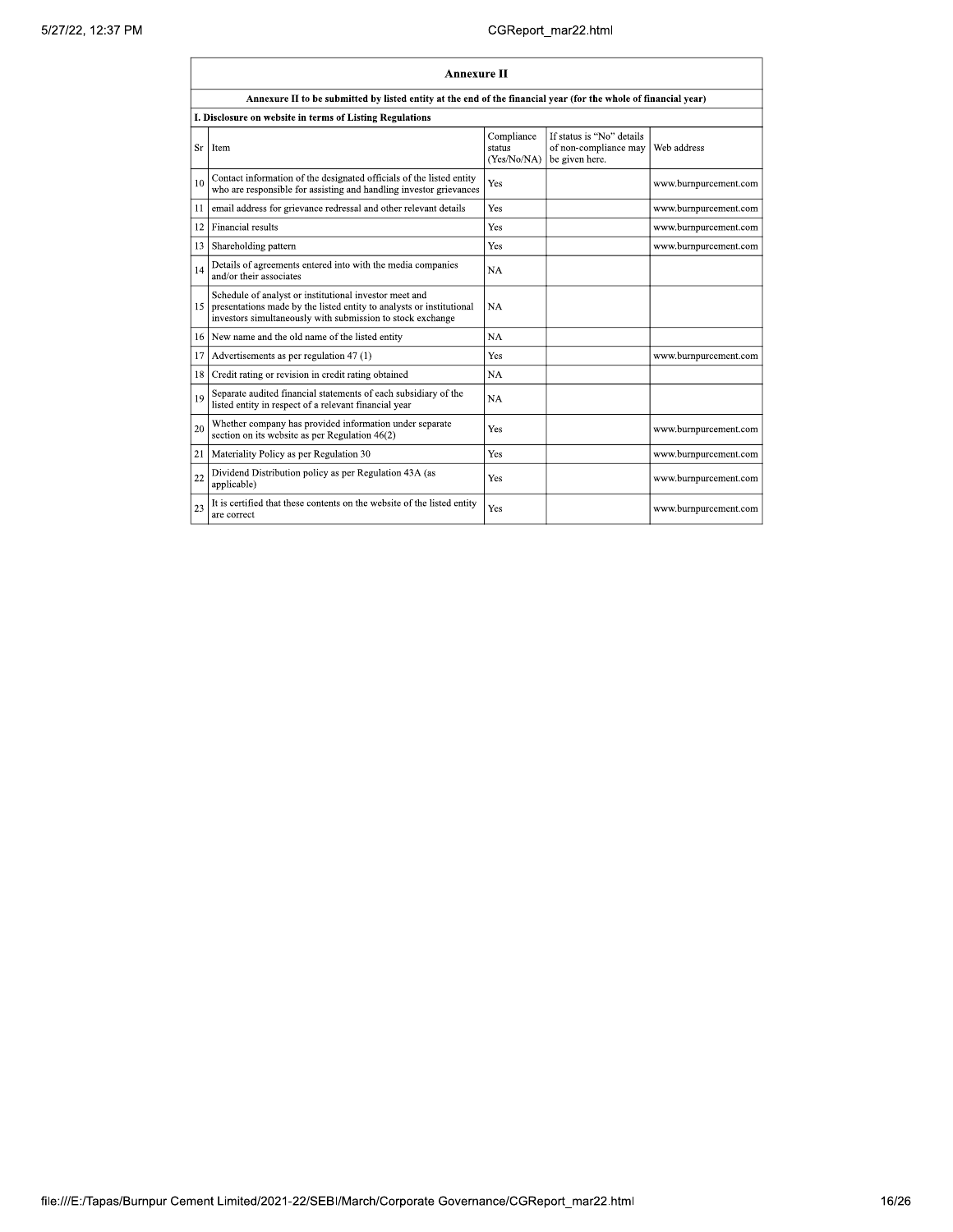|    | Annexure II                                                                                                          |                                |                                     |                                                                    |  |  |
|----|----------------------------------------------------------------------------------------------------------------------|--------------------------------|-------------------------------------|--------------------------------------------------------------------|--|--|
|    | <b>II. Annual Affirmations</b>                                                                                       |                                |                                     |                                                                    |  |  |
| Sr | Particulars                                                                                                          | Regulation<br>Number           | Compliance<br>status<br>(Yes/No/NA) | If status is "No" details of non-<br>compliance may be given here. |  |  |
|    | Independent director(s) have been appointed in terms of<br>specified criteria of 'independence' and/or 'eligibility' | $16(1)(b)$ &<br>25(6)          | Yes                                 |                                                                    |  |  |
| 2  | Board composition                                                                                                    | 17(1),<br>$17(1A)$ &<br>17(1B) | Yes                                 |                                                                    |  |  |
| 3  | Meeting of Board of directors                                                                                        | 17(2)                          | Yes                                 |                                                                    |  |  |
| 4  | Quorum of Board meeting                                                                                              | 17(2A)                         | Yes                                 |                                                                    |  |  |
| 5  | Review of Compliance Reports                                                                                         | 17(3)                          | Yes                                 |                                                                    |  |  |
| 6  | Plans for orderly succession for appointments                                                                        | 17(4)                          | Yes                                 |                                                                    |  |  |
| 7  | Code of Conduct                                                                                                      | 17(5)                          | Yes                                 |                                                                    |  |  |
| 8  | Fees/compensation                                                                                                    | 17(6)                          | Yes                                 |                                                                    |  |  |
| 9  | Minimum Information                                                                                                  | 17(7)                          | Yes                                 |                                                                    |  |  |
|    | 10 Compliance Certificate                                                                                            | 17(8)                          | Yes                                 |                                                                    |  |  |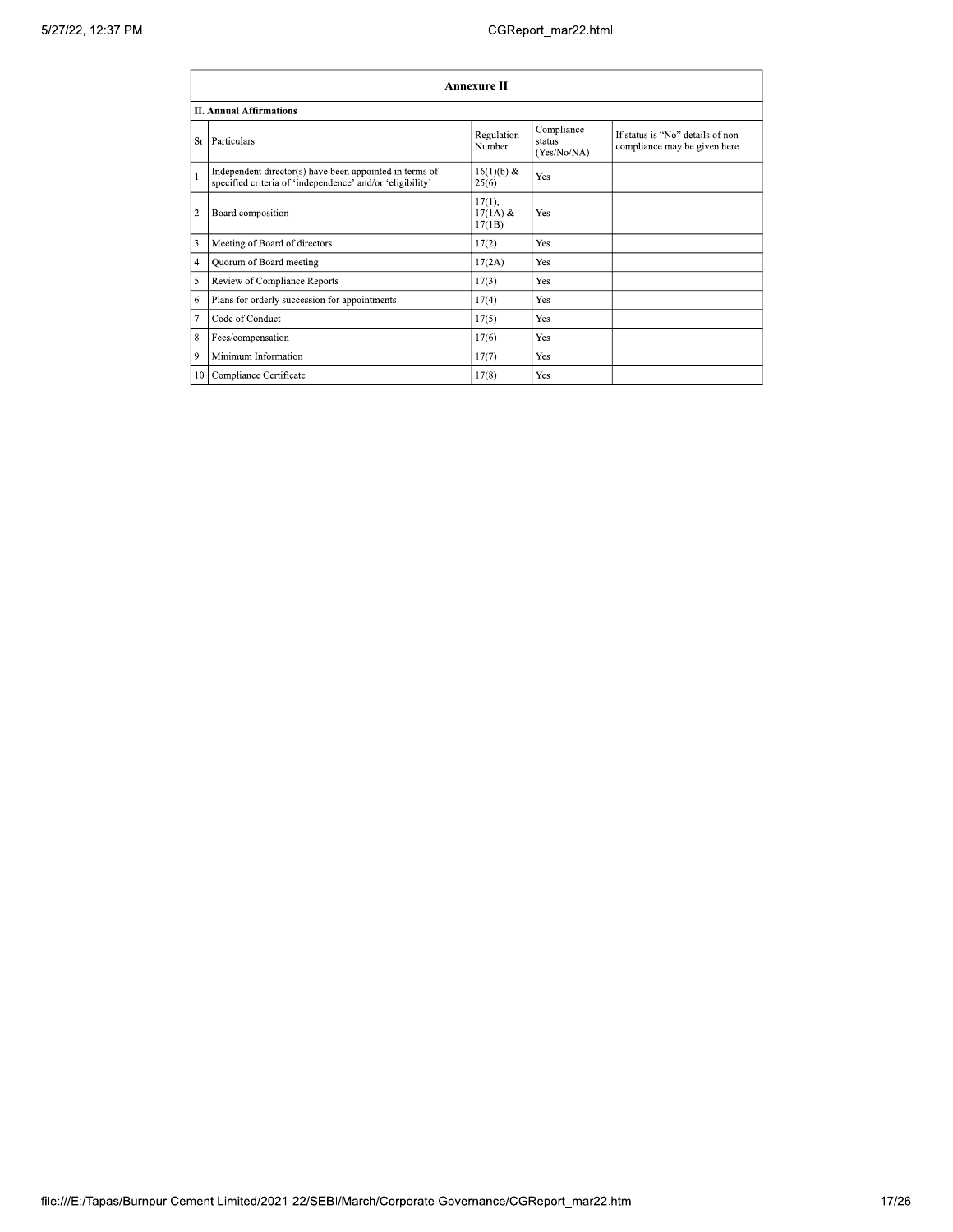|           | <b>Annexure II</b>                                         |                            |                                  |                                                                   |  |  |
|-----------|------------------------------------------------------------|----------------------------|----------------------------------|-------------------------------------------------------------------|--|--|
|           | <b>II. Annual Affirmations</b>                             |                            |                                  |                                                                   |  |  |
| <b>Sr</b> | Particulars                                                | Regulation<br>Number       | Compliance status<br>(Yes/No/NA) | If status is "No" details of non-compliance<br>may be given here. |  |  |
| 11        | Risk Assessment & Management                               | 17(9)                      | Yes                              |                                                                   |  |  |
| 12        | Performance Evaluation of Independent<br><b>Directors</b>  | 17(10)                     | Yes                              |                                                                   |  |  |
| 13        | Recommendation of Board                                    | 17(11)                     | Yes                              |                                                                   |  |  |
| 14        | Maximum number of Directorships                            | 17A                        | Yes                              |                                                                   |  |  |
| 15        | Composition of Audit Committee                             | 18(1)                      | Yes                              |                                                                   |  |  |
| 16        | Meeting of Audit Committee                                 | 18(2)                      | Yes                              |                                                                   |  |  |
| 17        | Composition of nomination & remuneration<br>committee      | 19(1) & (2)                | Yes                              |                                                                   |  |  |
| 18        | Quorum of Nomination and Remuneration<br>Committee meeting | 19(2A)                     | Yes                              |                                                                   |  |  |
| 19        | Meeting of Nomination and Remuneration<br>Committee        | 19(3A)                     | Yes                              |                                                                   |  |  |
| 20        | Composition of Stakeholder Relationship<br>Committee       | $20(1), 20(2)$ &<br>20(2A) | Yes                              |                                                                   |  |  |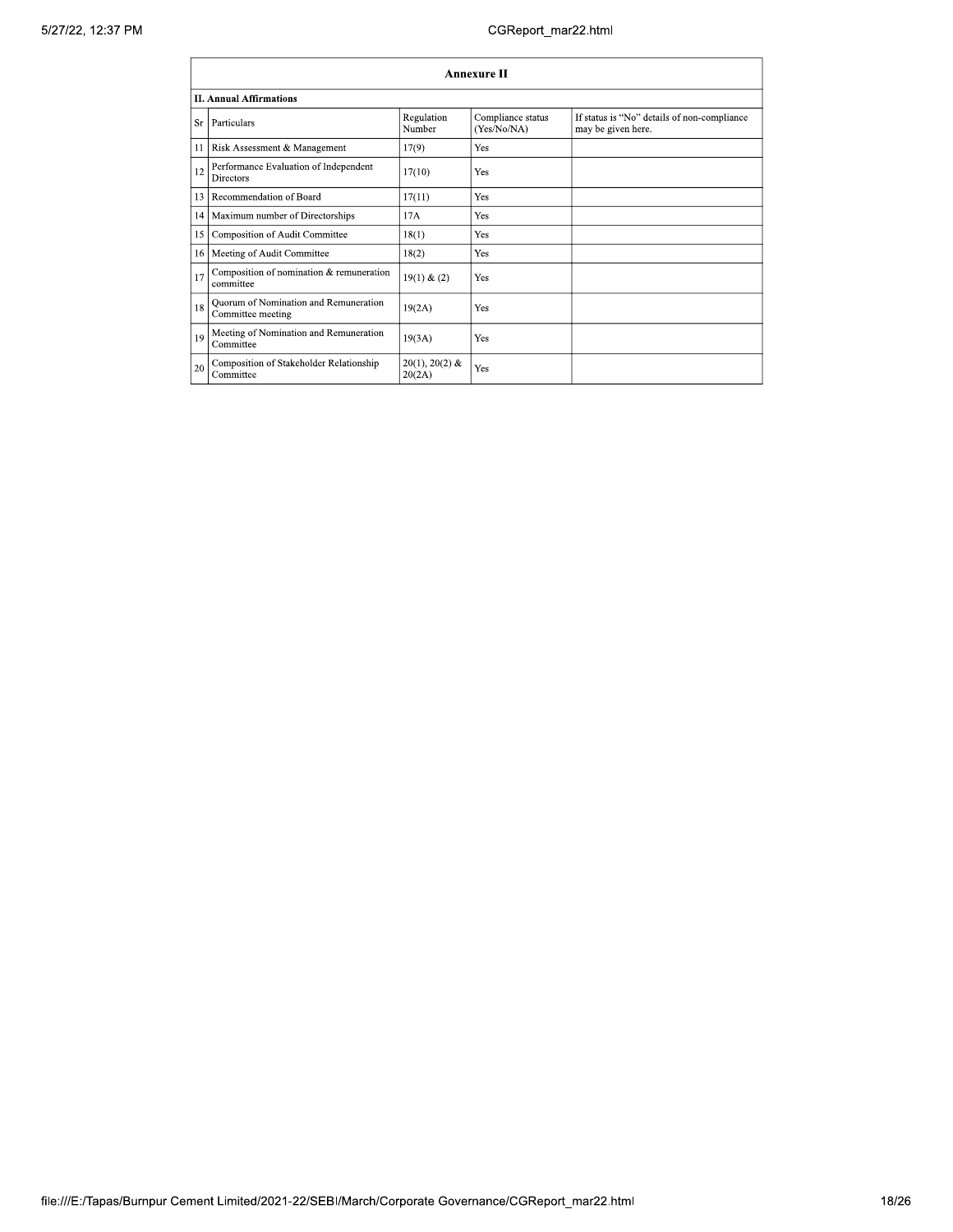| <b>Annexure II</b>                                                                           |                                                     |                                  |                                                                    |  |  |
|----------------------------------------------------------------------------------------------|-----------------------------------------------------|----------------------------------|--------------------------------------------------------------------|--|--|
| <b>II. Annual Affirmations</b>                                                               |                                                     |                                  |                                                                    |  |  |
| Particulars<br>Sr                                                                            | Regulation<br>Number                                | Compliance status<br>(Yes/No/NA) | If status is "No" details of non-<br>compliance may be given here. |  |  |
| 21<br>Meeting of Stakeholders Relationship Committee                                         | 20(3A)                                              | Yes                              |                                                                    |  |  |
| Composition and role of risk management<br>22<br>committee                                   | 21(1), (2), (3), (4)                                | NA                               |                                                                    |  |  |
| Meeting of Risk Management Committee<br>23                                                   | 21(3A)                                              | NA                               |                                                                    |  |  |
| Vigil Mechanism<br>24                                                                        | 22                                                  | Yes                              |                                                                    |  |  |
| 25<br>Policy for related party Transaction                                                   | $23(1)$ , $(1A)$ , $(5)$ ,<br>$(6)$ , $(7)$ & $(8)$ | Yes                              |                                                                    |  |  |
| Prior or Omnibus approval of Audit Committee for<br>26<br>all related party transactions     | 23(2), (3)                                          | NA                               |                                                                    |  |  |
| 27<br>Approval for material related party transactions                                       | 23(4)                                               | NA                               |                                                                    |  |  |
| Disclosure of related party transactions on<br>28<br>consolidated basis                      | 23(9)                                               | Yes                              |                                                                    |  |  |
| Composition of Board of Directors of unlisted<br>29<br>material Subsidiary                   | 24(1)                                               | <b>NA</b>                        |                                                                    |  |  |
| Other Corporate Governance requirements with<br>30<br>respect to subsidiary of listed entity | 24(2),(3),(4),(5)<br>$\&(6)$                        | NA                               |                                                                    |  |  |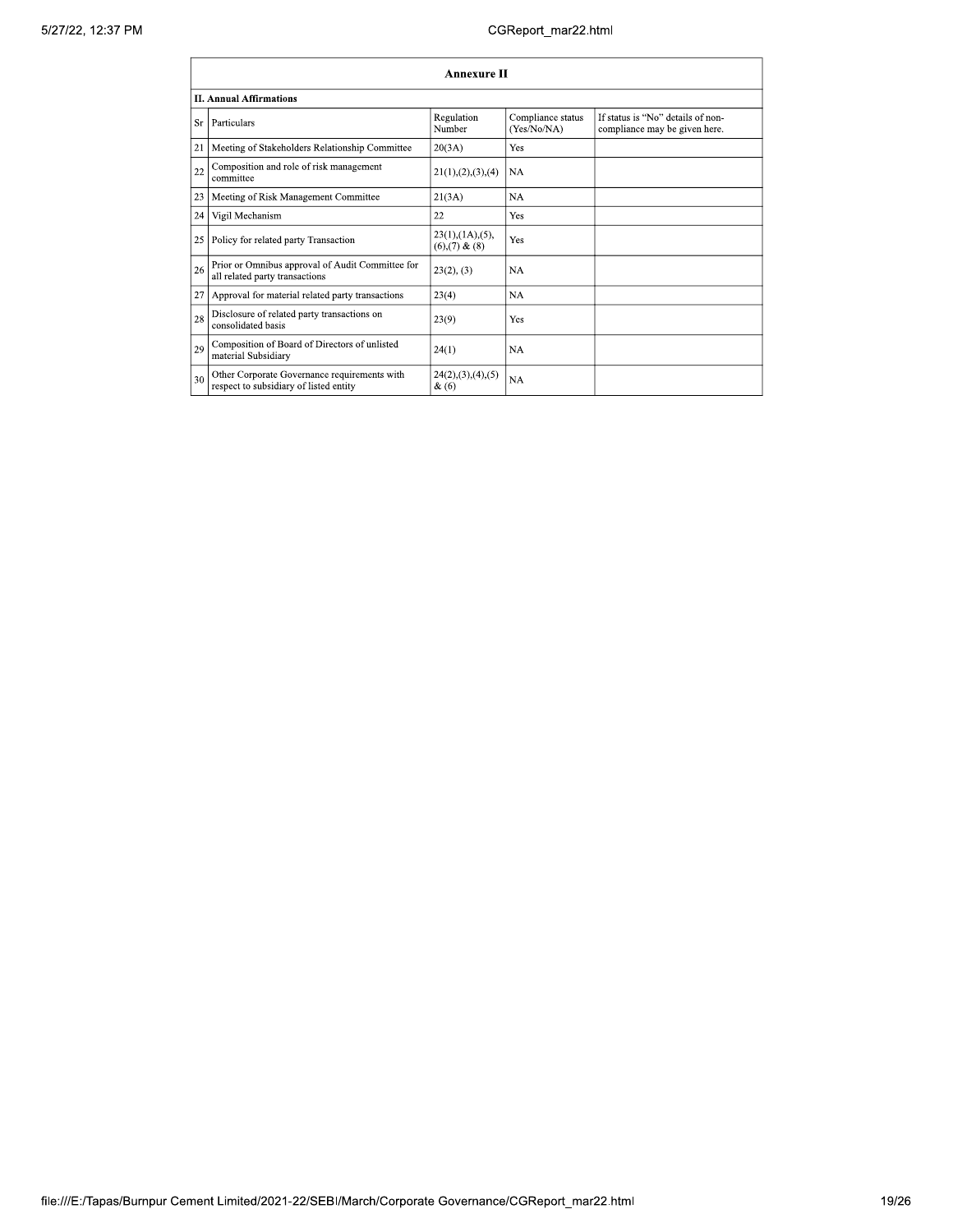|    | <b>Annexure II</b>                                                                                                   |                      |                                     |                                                                    |  |
|----|----------------------------------------------------------------------------------------------------------------------|----------------------|-------------------------------------|--------------------------------------------------------------------|--|
|    | <b>II. Annual Affirmations</b>                                                                                       |                      |                                     |                                                                    |  |
| Sr | Particulars                                                                                                          | Regulation<br>Number | Compliance<br>status<br>(Yes/No/NA) | If status is "No" details of non-<br>compliance may be given here. |  |
| 31 | Annual Secretarial Compliance Report                                                                                 | 24(A)                | Yes                                 |                                                                    |  |
| 32 | Alternate Director to Independent Director                                                                           | 25(1)                | <b>NA</b>                           |                                                                    |  |
| 33 | Maximum Tenure                                                                                                       | 25(2)                | Yes                                 |                                                                    |  |
| 34 | Meeting of independent directors                                                                                     | $25(3)$ &<br>(4)     | Yes                                 |                                                                    |  |
| 35 | Familiarization of independent directors                                                                             | 25(7)                | Yes                                 |                                                                    |  |
|    | 36   Declaration from Independent Director                                                                           | $25(8)$ &<br>(9)     | Yes                                 |                                                                    |  |
| 37 | D & O Insurance for Independent Directors                                                                            | 25(10)               | <b>NA</b>                           |                                                                    |  |
| 38 | Memberships in Committees                                                                                            | 26(1)                | Yes                                 |                                                                    |  |
| 39 | Affirmation with compliance to code of conduct from members of<br>Board of Directors and Senior management personnel | 26(3)                | Yes                                 |                                                                    |  |
| 40 | Disclosure of Shareholding by Non-Executive Directors                                                                | 26(4)                | Yes                                 |                                                                    |  |
| 41 | Policy with respect to Obligations of directors and senior<br>management                                             | $26(2)$ &<br>26(5)   | Yes                                 |                                                                    |  |
|    | Any other information to be provided - Add Notes                                                                     |                      |                                     |                                                                    |  |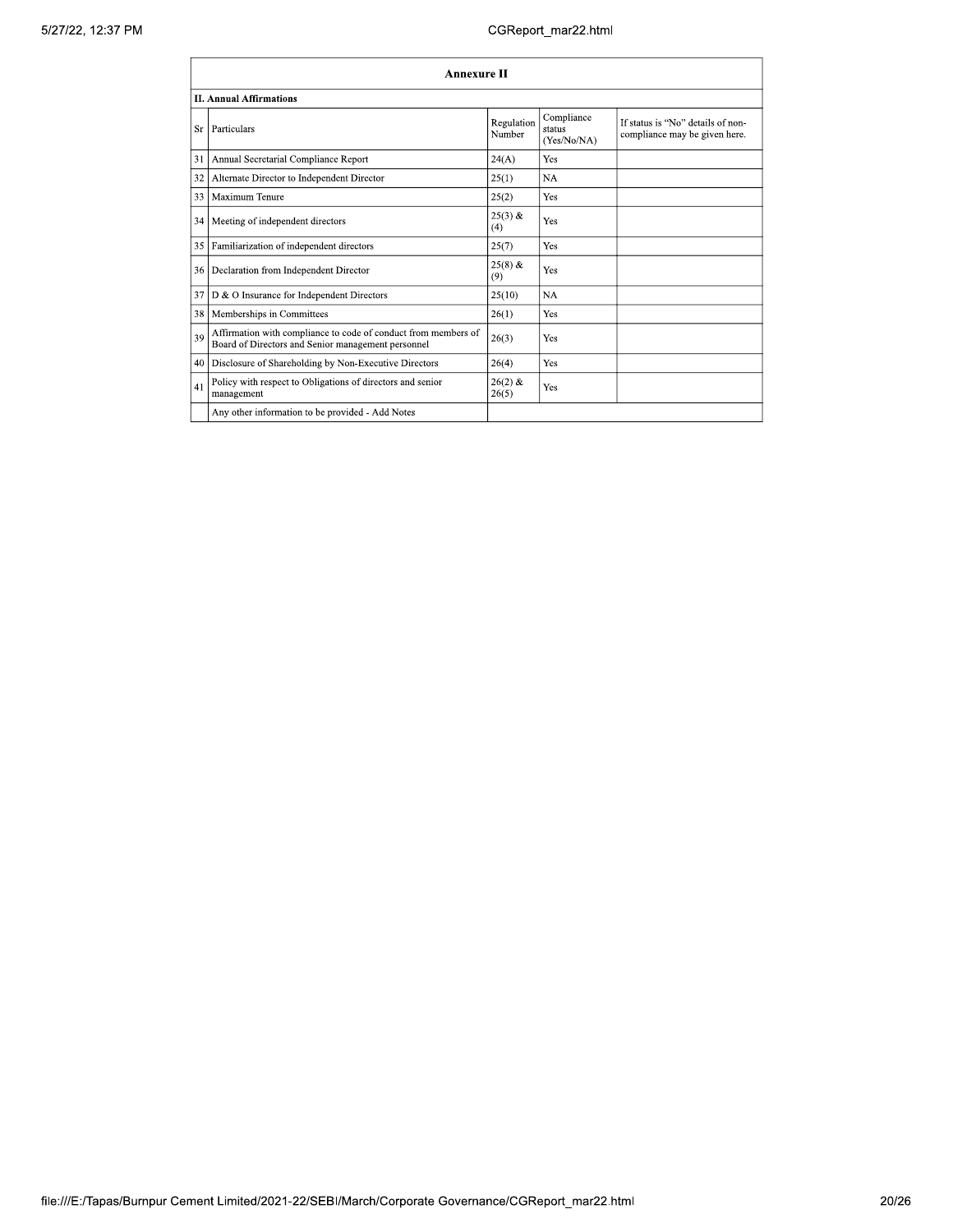|    | Annexure II       |                                          |  |  |
|----|-------------------|------------------------------------------|--|--|
|    | Name of signatory | Tapas Tirtha                             |  |  |
| -4 | Designation       | Company Secretary and Compliance Officer |  |  |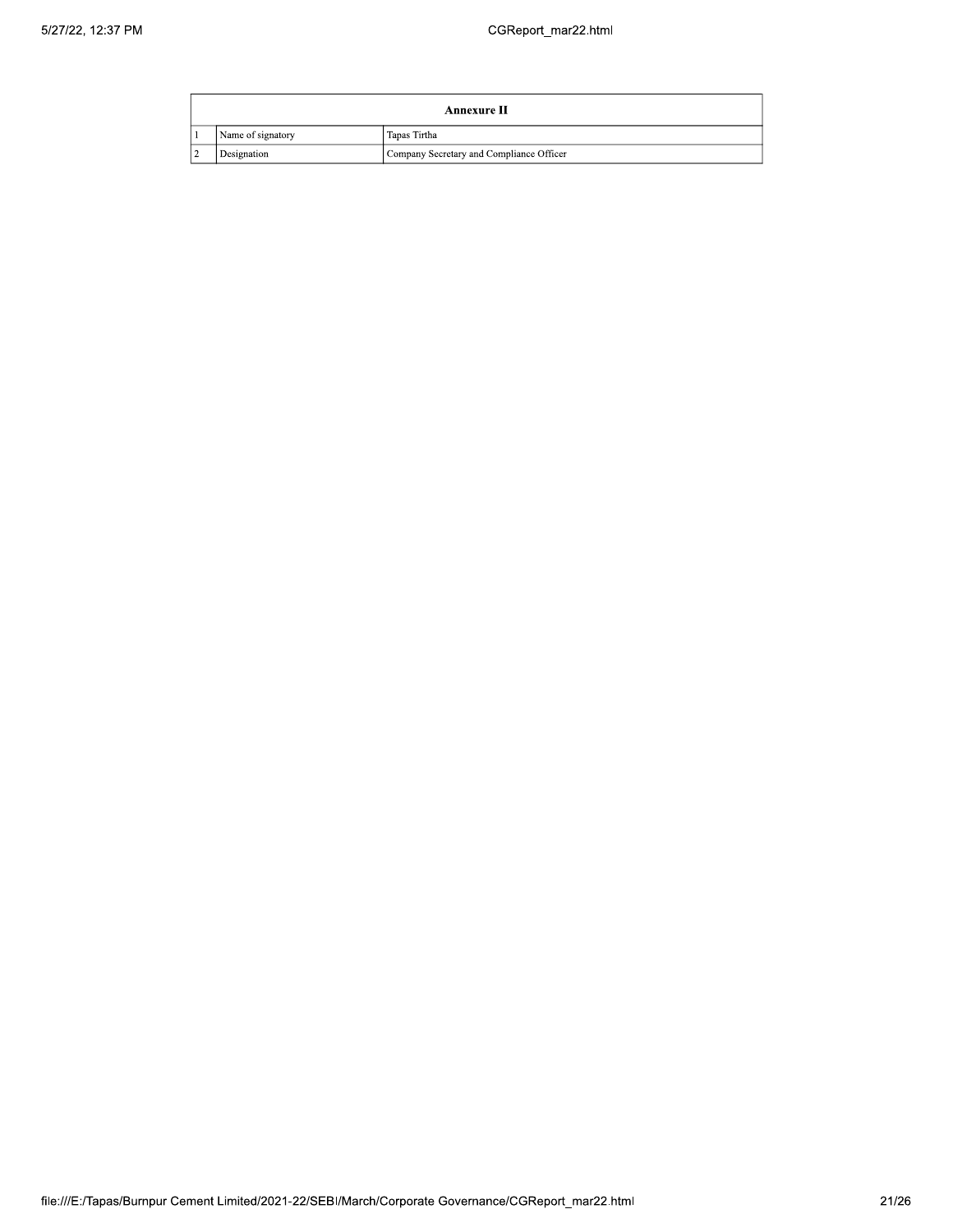|       | Annexure II                                                                                                                                                           |                                         |  |  |  |
|-------|-----------------------------------------------------------------------------------------------------------------------------------------------------------------------|-----------------------------------------|--|--|--|
|       | <b>III.</b> Affirmations                                                                                                                                              |                                         |  |  |  |
| -Sr I | <b>Particulars</b>                                                                                                                                                    | <b>Compliance status</b><br>(Yes/No/NA) |  |  |  |
|       | The Listed Entity has approved Material Subsidiary Policy and the Corporate Governance requirements with<br>respect to subsidiary of Listed Entity have been complied | NA                                      |  |  |  |
|       | Any other information to be provided                                                                                                                                  |                                         |  |  |  |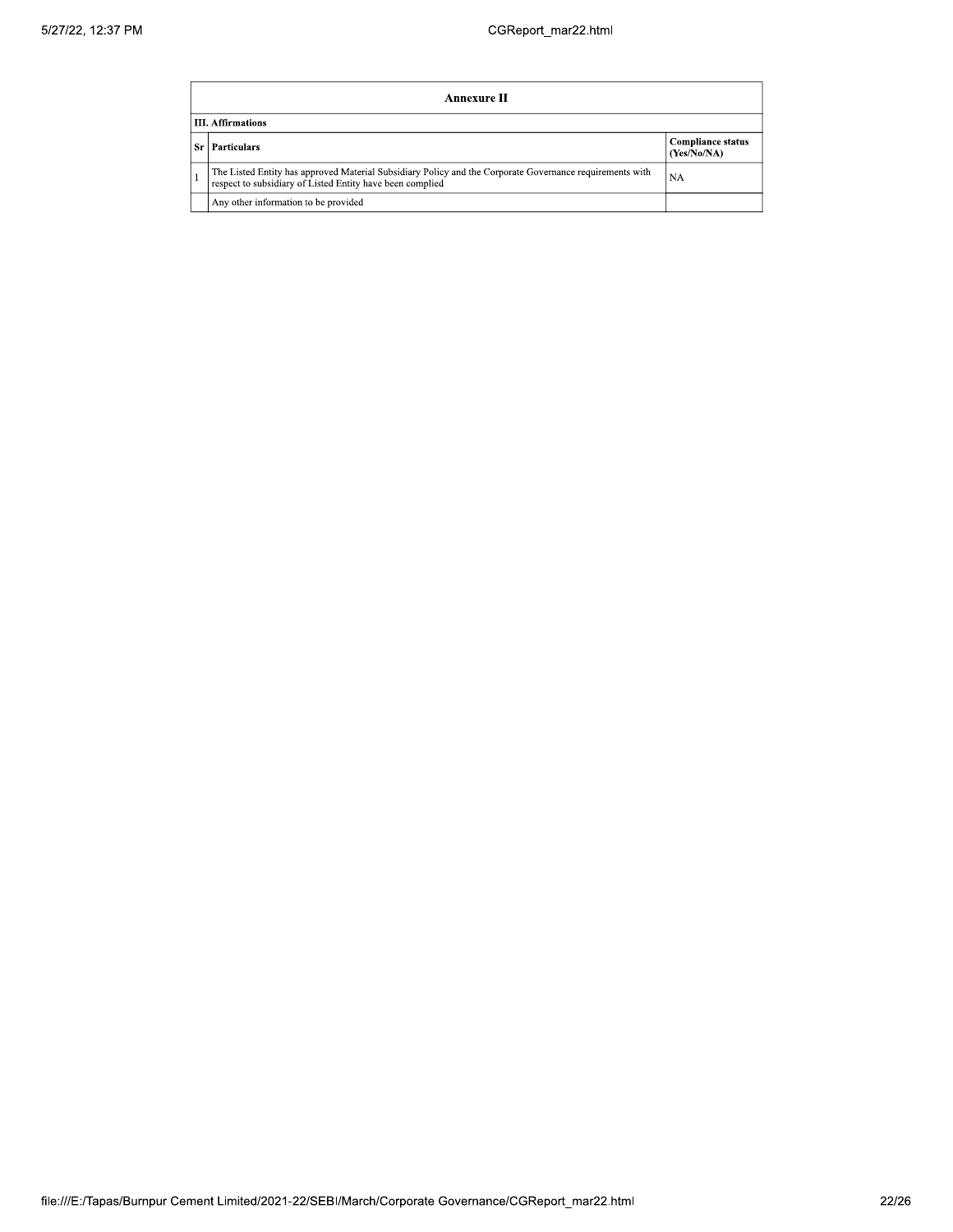|    | Annexure II       |                                          |  |  |
|----|-------------------|------------------------------------------|--|--|
|    | Name of signatory | Tapas Tirtha                             |  |  |
| -4 | Designation       | Company Secretary and Compliance Officer |  |  |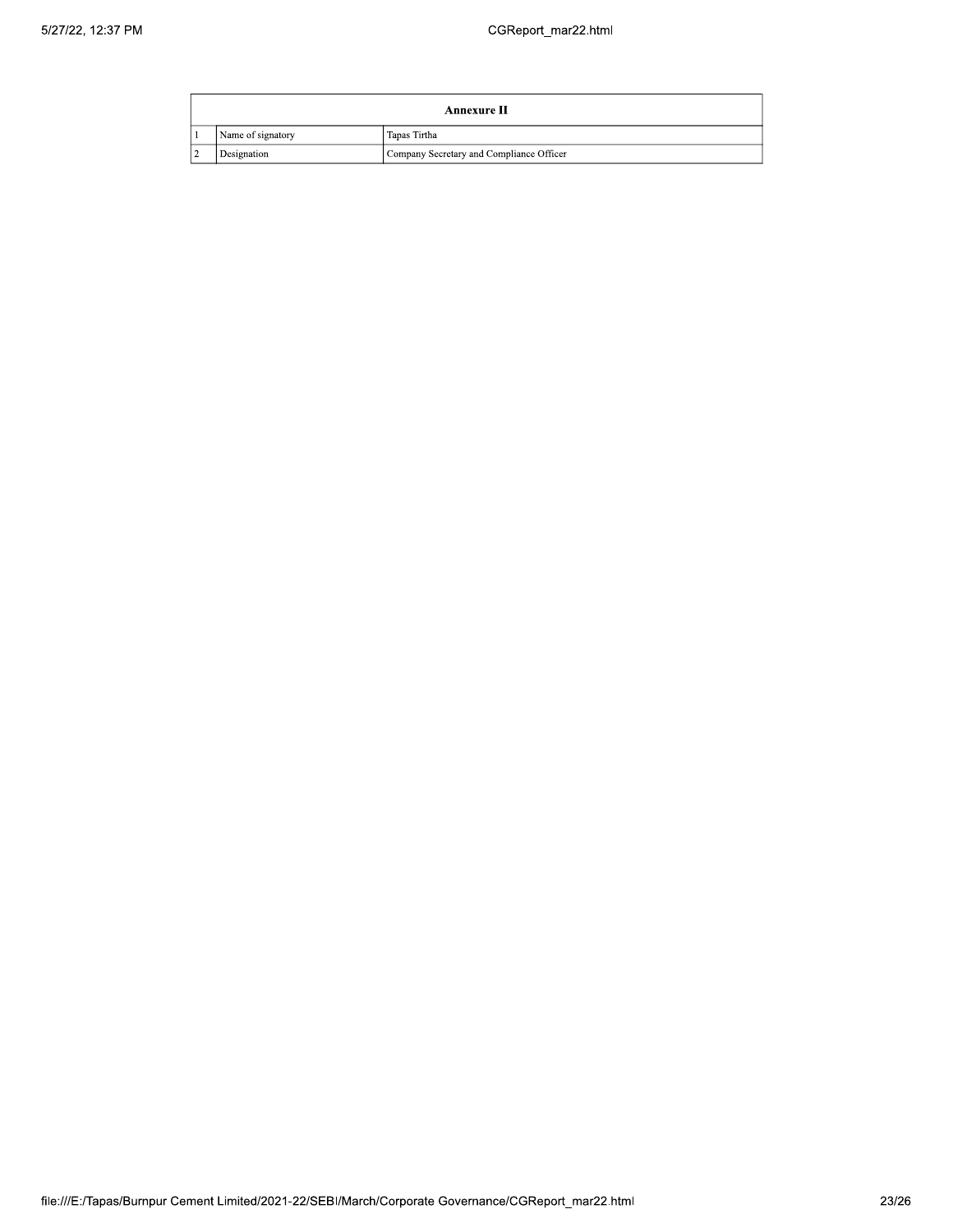| <b>Additional Half yearly Disclosure</b> |                        |  |  |  |
|------------------------------------------|------------------------|--|--|--|
| Applicability of disclosure              | Not Applicable         |  |  |  |
| Reason for Non Applicability             | Textual Information(1) |  |  |  |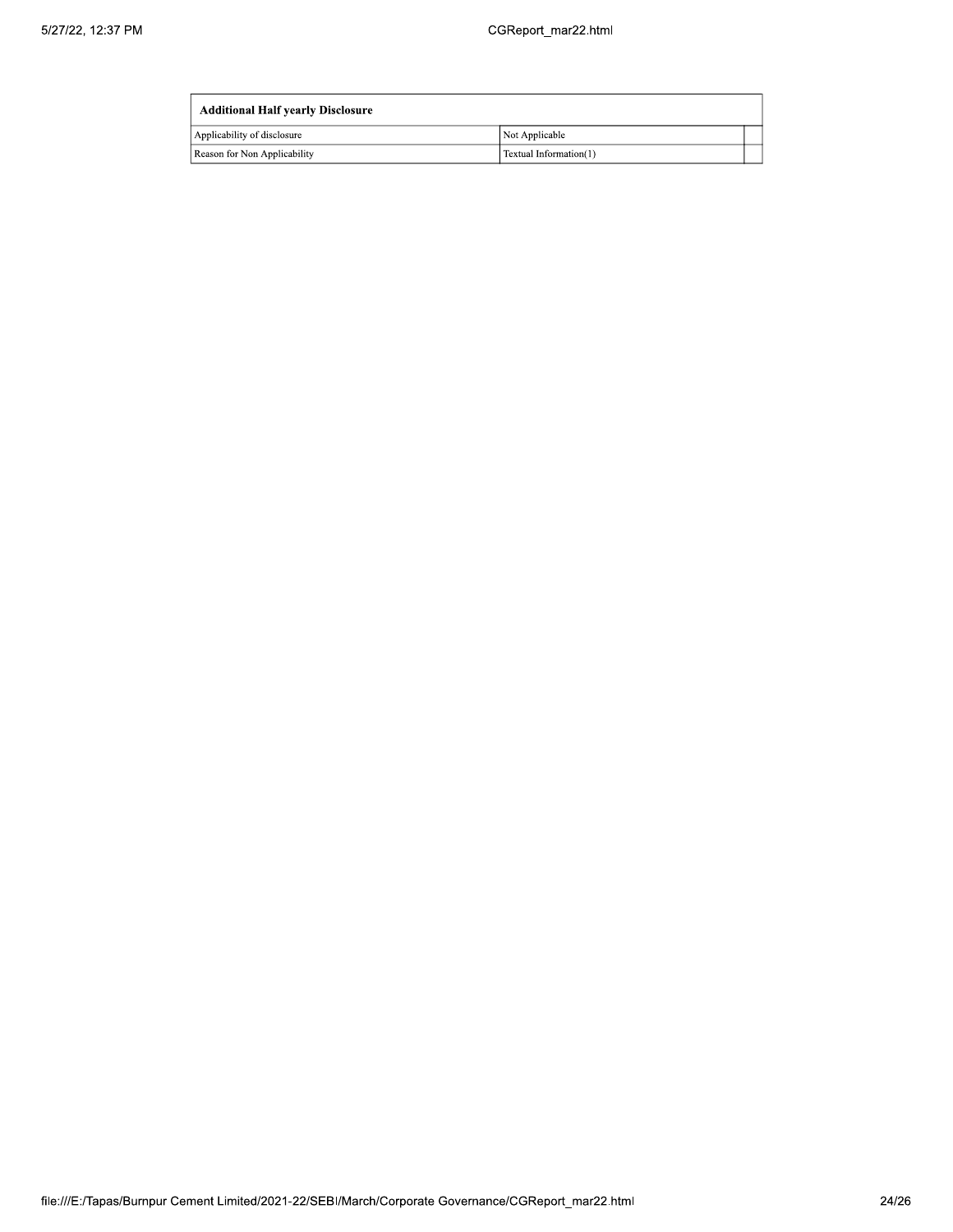| <b>Signatory Details</b> |                                          |
|--------------------------|------------------------------------------|
| Name of signatory        | Tapas Tirtha                             |
| Designation of person    | Company Secretary and Compliance Officer |
| Place                    | Kolkata                                  |
| Date                     | 19-04-2022                               |